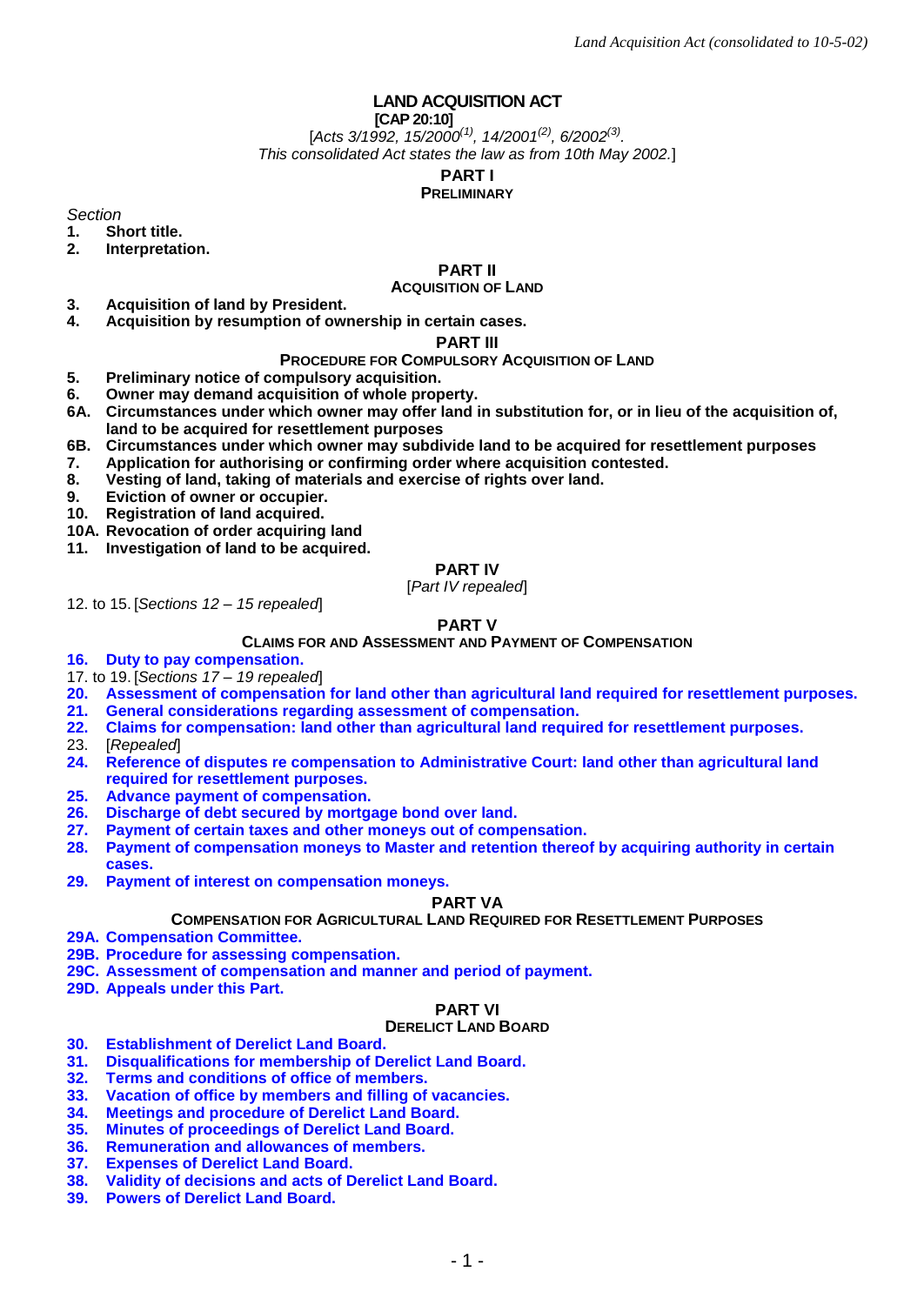# **PART VII**

# **PROVISIONS RELATING TO DERELICT LAND**

- **40. Appointment of Chief Land Officer and other land officers.**
- **41. Reports on derelict land.**
- **42. Inquiry by Derelict Land Board and declaration of derelict land.**
- **43. Eviction of persons and registration of land.**
- **44. Compensation not to be paid for derelict land.**

# **PART VIII**

#### **SPECIAL PROVISIONS RELATING TO ADMINISTRATIVE COURT**

- **45. Composition of Administrative Court for purposes of this Act.**
- **46. Costs.**

# **PART IX**

#### **GENERAL**

- **47. Regulations.**
- **48. Designated valuation officers.**
- **49. References to Compensation Court in other enactments and documents.**

**50. Amendment of Schedule.**

#### **SCHEDULE: Principles Regarding Assessment of Compensation.**

AN ACT to empower the President and other authorities to acquire land and other immovable property compulsorily in certain circumstances; to make special provision for the compensation payable for agricultural land required for resettlement purposes; to provide for the establishment of the Derelict Land Board; to provide for the declaration and acquisition of derelict land; and to provide for matters connected with or incidental to the foregoing.

[*Long title amended by s. 22 of Act 15/2000.*] [*Date of commencement: 8th May, 1992.*]

### **PART I PRELIMINARY**

# **1 Short title**

This Act may be cited as the Land Acquisition Act [*Chapter 20:10*].

# **2 Interpretation**

# In this Act—

- **"acquiring authority"** means—
	- (a) the President, or any Minister duly authorised by the President, acting in terms of subsection (1) or (2) of section 3; or
	- (b) the President or any person acting in terms of section 4; or
	- (c) the person empowered or required by any enactment to acquire land, take materials from land or pay compensation therefor, where the enactment applies any provision of this Act to such acquisition, taking of materials or payment of compensation; or
	- (d) in relation to anything required or permitted to be done by an acquiring authority in terms of this Act or an enactment referred to in paragraph (c), including the capacity to institute proceedings in terms of this Act and to sue and be sued either in his own official capacity or in the name of the acquiring authority, any person duly authorised by the acquiring authority for that purpose; [*Definition substituted by s. 2 of Act 14/2001.*]
- **"agricultural land required for resettlement purposes"** means any rural land the acquisition of which is reasonably necessary for resettlement purposes and which is identified in a preliminary notice as being required for such purposes;
	- [*Definition inserted by s. 2 of Act 15/2000.*]
- **"agricultural purposes"** includes forestry, fruit-growing and animal husbandry, including the keeping of poultry, bees or fish;
- **"Chief Land Officer"** means the Chief Land Officer referred to in section 40;
- **"Compensation Committee"** means the Compensation Committee established by section 20nine A; [*Definition amended by s. 2 of Act 15/2000.*]
- **"Derelict Land Board"** means the Derelict Land Board established by section 30;
- **"designated rural land"** [*Definition repealed by s. 2 of Act 15/2000.*]
- **"designated valuation officer"** means a person who is designated as a valuation officer in terms of subsection (1) of section 48;
	- [*Definition inserted by s. 2 of Act 15/2000.*]
- **"fair compensation"**, in relation to the acquisition of agricultural land required for resettlement purposes, means compensation fixed by the Compensation Committee in accordance with the provisions of section 29C;

[*Definition substituted by s. 2 of Act 15/2000.*]

- **"improvements"**, in relation to agricultural land required for resettlement purposes, means any of the improvements prescribed in Part I of the Schedule;
	- [*Definition inserted by s. 2 of Act 15/2000.*]

**"land"** includes—

- (a) anything permanently attached to or growing on land; and
- (b) any interest or right in land;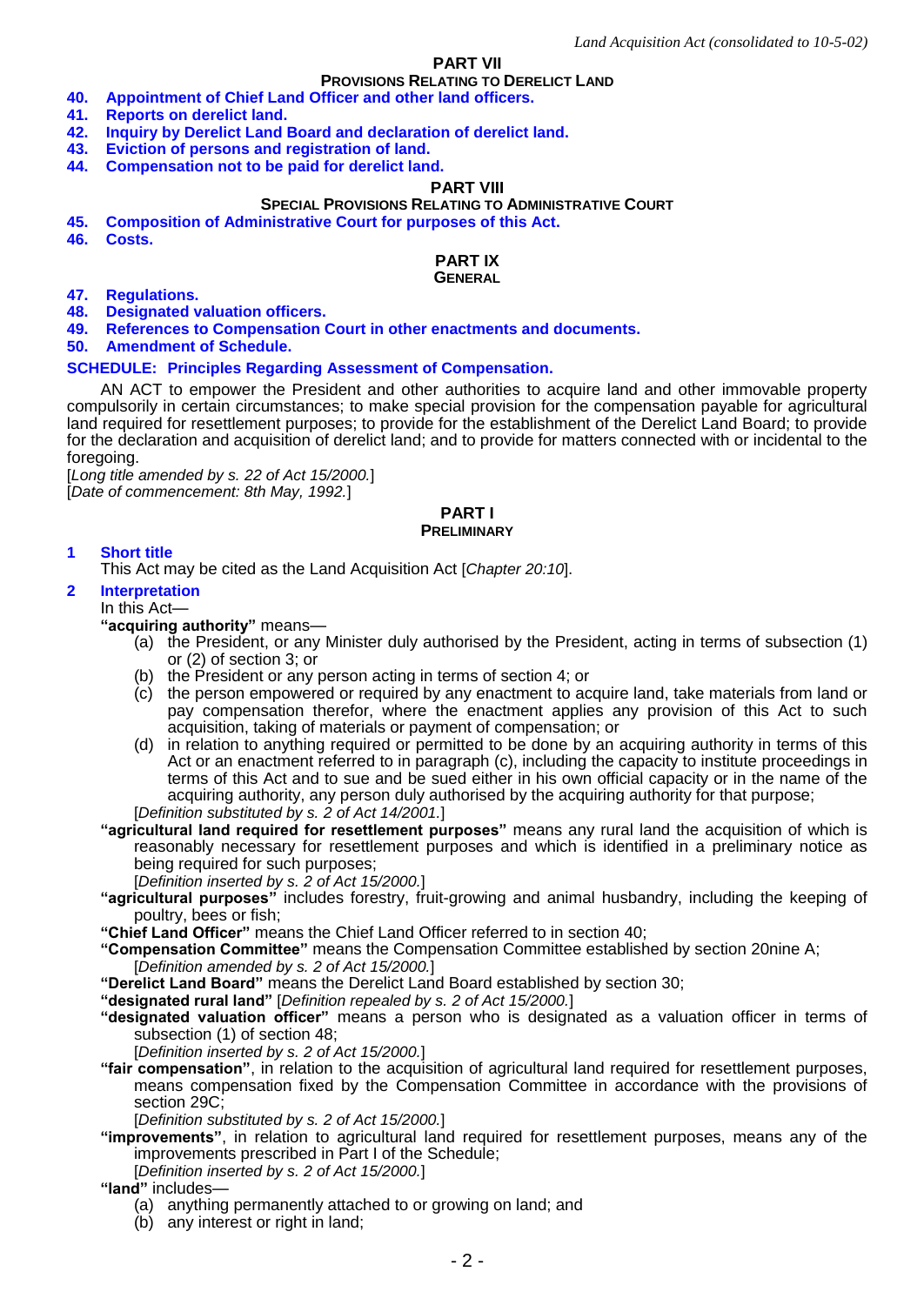- **"member"** means a member of the Derelict Land Board, including the chairman, appointed in terms of section 30;
- **"Minister"** means the Minister of Lands and Water Resources or any other Minister to whom the President may, from time to time, assign the administration of this Act;

**"piece of land"** means a piece of land registered as a separate entity in a Deeds Registry, and includes anything permanently attached to or growing on such land and any interest or right in such land;

**"preliminary notice"** means a notice referred to in subsection (1) of section 5;

**"rural land"** means any land other than land which is—

- (a) Communal Land; or
- (b) in a municipal area, town area or local government area;
- (c) in a town ward of a rural district council or an area declared to be a specified area in terms of the Rural District Councils Act [*Chapter 29:13*]; or
- (d) in the area of any township as defined in the Land Survey Act [*Chapter 20:12*]; or
- (e) State land the layout of which has been approved in terms of section 43 of the Regional, Town and Country Planning Act [*Chapter 29:12*]; or
- (f) State land specified in the Third Schedule to the Agricultural and Rural Development Authority Act [*Chapter 18:01*];
- **"structure"** includes any wall, fence, dam, earthwork, well, borehole or other permanent improvement on or to land.
- *(2)* [*Subsection repealed by s. 2 of Act 14/2001.*]

(3) Any reference in this Act to the acquisition of land shall, unless inconsistent with the context, be construed as including a reference to the taking of materials from land.

*(4)* [*Subsection repealed by s. 2 of Act 14/2001.*]

# **PART II**

# **ACQUISITION OF LAND**

# **3 Acquisition of land by President**

(1) Subject to this Act, the President, or any Minister duly authorised by the President for that purpose, may compulsorily acquire—

- (a) any land, where the acquisition is reasonably necessary in the interests of defence, public safety, public order, public morality, public health, town and country planning or the utilisation of that or any other property for a purpose beneficial to the public generally or to any section of the public;
- (b) any rural land, where the acquisition is reasonably necessary for the utilisation of that or any other land—
	- (i) for settlement for agricultural or other purposes; or
	- (ii) for purposes of land reorganisation, forestry, environmental conservation or the utilisation of wild life or other natural resources; or
	- (iii) for the relocation of persons dispossessed in consequence of the utilisation of land for a purpose referred to in subparagraph (i) or (ii).

[*Subsection amended by s. 3 of Act 14/2001.*]

(2) Subject to this Act, the President, or any Minister duly authorised by the President for that purpose, may acquire any land that has been declared derelict in terms of section 42.

[*Subsection amended by s. 3 of Act 14/2001.*]

- (3) Subsections (1) and (2) shall not empower an acquiring authority to acquire—
- (a) minerals which are the subject of rights; or
- (b) rights;

acquired in terms of the Mines and Minerals Act [*Chapter 21:05*].

(4) Notwithstanding subsections (1) and (2), no Communal Land, materials from Communal Land or interest or right in Communal Land may be acquired by an acquiring authority otherwise than in accordance with the Communal Land Act [Chapter 20:04

# **4 Acquisition by resumption of ownership in certain cases**

Nothing in this Act shall preclude the President or any other person from resuming ownership of any land in accordance with any condition contained in a title deed to the land.

#### **PART III**

### **PROCEDURE FOR COMPULSORY ACQUISITION OF LAND**

# **5 Preliminary notice of compulsory acquisition**

- (1) Where an acquiring authority intends to acquire any land otherwise than by agreement, he shall—
- (a) publish once in the *Gazette* and once a week for two consecutive weeks, commencing with the day on which the notice in the *Gazette* is published, in a newspaper circulating in the area in which the land to be acquired is situated and in such other manner as the acquiring authority thinks will best bring the notice to the attention of the owner, a preliminary notice—
	- (i) describing the nature and extent of the land which he intends to acquire and stating that a plan or map of such land is available for inspection at a specified place and at specified times; and
	- (ii) setting out the purposes for which the land is to be acquired; and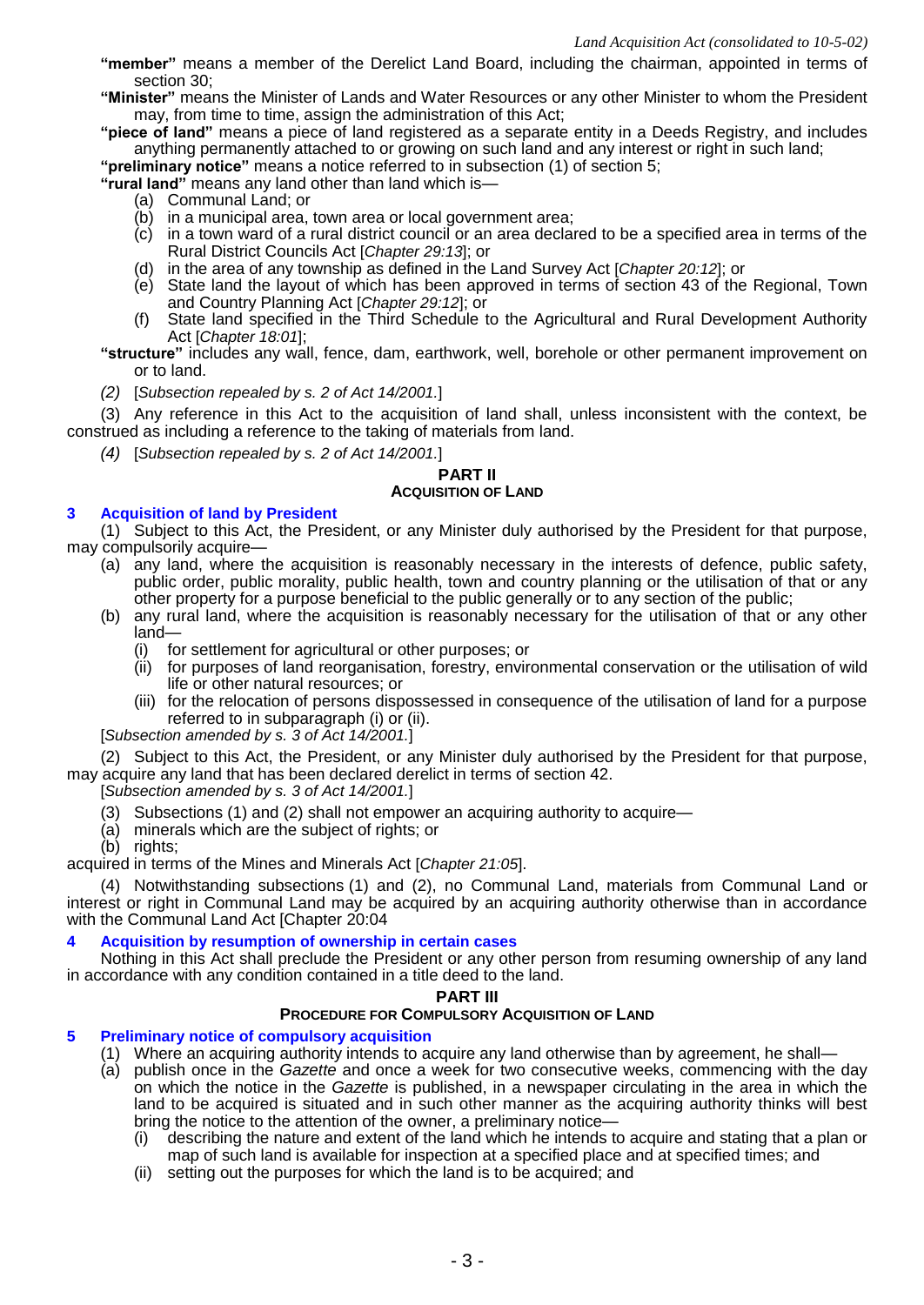- (iii) calling upon the owner or occupier or any other person having an interest or right in the land who—
	- A. wishes to contest the acquisition of the land, to lodge a written objection with the acquiring authority within 30 days from the date of publication of the notice in the *Gazette*; or
	- B. wishes to claim compensation in terms of Part V for the acquisition of the land, to submit a claim in terms of section 22, where the land is not agricultural land required for resettlement purposes; and
	- [*Subparagraph amended by s. 3 of Act 15/2000.*]
- (b) serve on the owner of the land to be acquired and the holder of any other registered real right in that land whose whereabouts are ascertainable after diligent inquiry at the Deeds Registry and, if necessary, in the appropriate companies register, notice in writing providing for the matters referred to in subparagraphs (i), (ii) and (iii) of paragraph (a).

[*Paragraph substituted by s. 3 of Act 15/2000.*]

(2) Where the acquiring authority has published a preliminary notice in the *Gazette* in respect of any land, no person shall, while the notice remains in force in terms of subsection (4)—

- (a) subdivide or apply in terms of section 40 of the Regional, Town and Country Planning Act [*Chapter 29:12*]; for a permit to subdivide such land; or
- (b) construct permanent improvements therein or thereon; or
- (c) dispose of such land;

without the permission in writing of the acquiring authority.

(3) The acquiring authority may, by notice in writing served on the owner or occupier of any land specified in a preliminary notice, at any time on or after the date of publication of the preliminary notice in the *Gazette*, prohibit on such land any activity that he may specify.

(4) A preliminary notice or a notice in terms of subsection (3) shall remain in force for a period of two years from the date of publication of the notice in the *Gazette*:

Provided that any period during which an application to the Administrative Court in terms of section 7, or any action in any other court in relation to the acquisition of the land in question, is pending or undetermined shall not be counted as part of the period of two years referred to in this subsection.

[*Subsection substituted by s. 4 of Act 14/2001.*]

- (5) A copy of the preliminary notice shall be lodged with—
- (a) the Registrar of Deeds, who shall thereafter not register any transfer of any land described in such notice to any person other than the acquiring authority unless—
	- (i) the preliminary notice ceases to be in force in terms of paragraph (a) or (b) of subsection (4); or
	- (ii) in pursuance of a valid contract of sale entered into prior to the date the preliminary notice was published in the *Gazette*; or
	- (iii) the consent in writing of the acquiring authority has been given; and
- (b) the Director of Physical Planning and the appropriate local planning authority as defined in section 2 of the Regional, Town and Country Planning Act [*Chapter 29:12*].

(6) Where, after a preliminary notice has been published in the *Gazette*, the land described in the notice is transferred in pursuance of a valid contract of sale entered into prior to the date of publication of the preliminary notice, it shall not be necessary to publish a further preliminary notice in respect of that land nor to serve a further copy of the preliminary notice upon the person to whom the land has been transferred.

- (7) An acquiring authority may at any time—
- (a) withdraw a preliminary notice, by publishing notice of its withdrawal in the *Gazette* and serving notice of its withdrawal on every person on whom the preliminary notice was served;
- (b) withdraw a notice in terms of subsection (3), by serving written notice of its withdrawal on every person on whom the first-mentioned notice was served.

(8) Any person who, after a preliminary notice has been published in the *Gazette* and while that notice is in force in terms of subsection (4), demolishes, damages, alters or in any other manner impairs the land described in that preliminary notice without the permission in writing of the acquiring authority, otherwise than in the exercise of rights acquired in terms of the Mines and Minerals Act [*Chapter 21:05*], shall be guilty of an offence and liable to—

- (a) a fine—
	- (i) equivalent to so much of the amount of the prejudice caused to the land in relation to the purpose for which it is to be acquired as is ascertainable in monetary terms; or
	- (ii) not exceeding \$20,000;
	- whichever is the greater amount; or
- (b) imprisonment for a period not exceeding two years;

or to both such fine and such imprisonment.

[*Subsection substituted by s. 3 of Act 15/2000.*]

- (9) The fact that a preliminary notice or a notice in terms of subsection (3) has—
- (a) lapsed—
	- (i) before the substitution of subsection (4) by the Land Acquisition Amendment Act, 2000, or the Land Acquisition Amendment Act, 2001; or
	- (ii) in terms of subsection (4);

shall not prevent the acquiring authority from issuing a fresh notice in terms of subsection (1) or (3), as the case may be, in respect of the same land after a period of one year from the date when such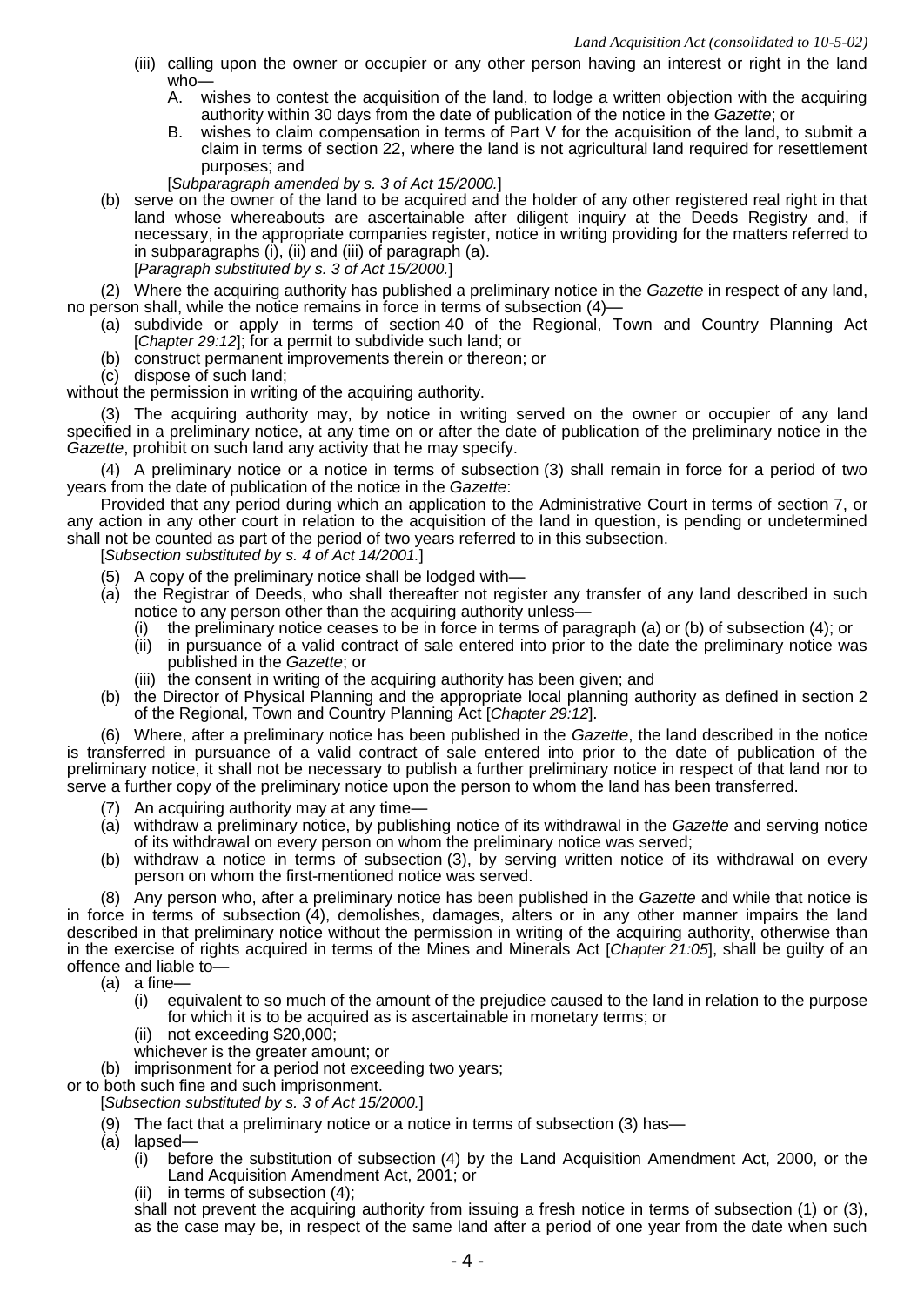notice lapsed or, if so agreed by the acquiring authority and the owner of the land concerned, at any earlier time; or

(b) been withdrawn in terms of subsection (7), whether before, on or after the date of commencement of the Land Acquisition Amendment Act, 2000, or the Land Acquisition Amendment Act, 2001, shall not prevent the acquiring authority from issuing a fresh notice in terms of subsection (1) or (3), as the case may be, in respect of the same land.

[*Subsection substituted by s. 4 of Act 14/2001.*]

#### **6 Owner may demand acquisition of whole property**

(1) Where—

- (a) an acquiring authority has served a preliminary notice of intention to acquire part only of a piece of land; and
- (b) the owner considers that the acquisition of that part will render the remainder of the piece of land unsuitable for the purpose for which, immediately prior to the date of the service on him of that notice or of a notice in terms of subsection (3) of section 7, whichever is the earlier, it was being used or was *bona fide* intended to be used;

the owner may call upon the acquiring authority to acquire the whole of that piece of land and the acquiring authority shall, subject to subsection (2), comply therewith unless the preliminary notice expires in terms of paragraph (a) of subsection (4) of section 5 or is withdrawn in terms of subsection (7) of that section.

(2) If the acquiring authority considers that the acquisition of a part of any piece of land referred to in subsection (1) will not render the remainder of such piece of land unsuitable as referred to in that subsection, the matter shall be referred to the Administrative Court, which may make such order as it thinks fit.

#### **6A Circumstances under which owner may offer land in substitution for, or in lieu of the acquisition of, land to be acquired for resettlement purposes**

(1) In this section—

**"acquiring authority"**, for the purposes of this section, includes an authority proposing to acquire land in terms of this Act.

(2) Subject to this section, where an acquiring authority has served a preliminary notice in respect of any agricultural land required for resettlement purposes, the owner concerned may, at any time before the title of the State in that land is registered in terms of section 10, offer and agree to the acquisition of any other piece of land owned by him in substitution for the land described in the preliminary notice.

(3) Subject to this section, an owner of rural land may, in anticipation of the service upon him of a preliminary notice referred to in subsection (2), offer and agree to the acquisition of such land.

(4) Subject to this section, an owner of more than one piece of rural land may, in anticipation of the service upon him of a preliminary notice referred to in subsection (2), offer and agree to the acquisition of any such piece of land, whether or not it is the piece of land to which the anticipated notice relates.

(5) An acquiring authority shall not accept an offer made in the circumstances described in subsection (2), (3) or (4), unless the owner agrees to its being acquired in terms of subsection (6).

(6) If an acquiring authority accepts any offer referred to in subsection (2), (3) or (4), this Part and Parts V and VA shall apply as if the acquisition of the land in question was an acquisition of agricultural land required for resettlement purposes in respect of which no objection has been lodged.

[*Section inserted by s. 4 of Act 15/2000.*]

**6B Circumstances under which owner may subdivide land to be acquired for resettlement purposes**

(1) In this section—

**"acquiring authority"**, for the purposes of this section, includes an authority proposing to acquire land in terms of this Act.

(2) Subject to this section, where an acquiring authority has served a preliminary notice in respect of any agricultural land required for resettlement purposes, the owner concerned may, at any time before the title of the State in that land is registered in terms of section 10, offer and agree to the acquisition of a portion of that land in substitution for the whole of the land described in the preliminary notice.

(3) Subject to this section, an owner of rural land may, in anticipation of the service upon him of a preliminary notice referred to in subsection (2), offer and agree to the acquisition of a portion of such land.

(4) When considering an offer made in the circumstances described in subsection (2) or (3) the acquiring authority shall take into account the maximum size prescribed in regulations made under the Rural Land Act [*Chapter 20:18*] for any piece of land that may be owned by any person for farming or other purposes in the natural region in which such land is located, but shall not accept such offer unless the owner agrees to the portion of land in question being acquired in terms of subsection (5).

(5) If an acquiring authority accepts any offer referred to in subsection (2) or (3), this Part and Parts V and VA shall apply as if the acquisition of the land in question was an acquisition of agricultural land required for resettlement purposes in respect of which no objection has been lodged.

(6) Upon acceptance of an offer referred to in subsection (2) or (3) the acquiring authority shall, subject to subsection (7), proceed to acquire the portion of the land in question and may survey, demarcate and allocate that land for resettlement purposes, notwithstanding that any formalities relating to the subdivision and transfer of the land in terms of the Regional Town and Country Planning Act [*Chapter 29:12*], the Deeds Registries Act [*Chapter 20:05*] or any other enactment have not been completed.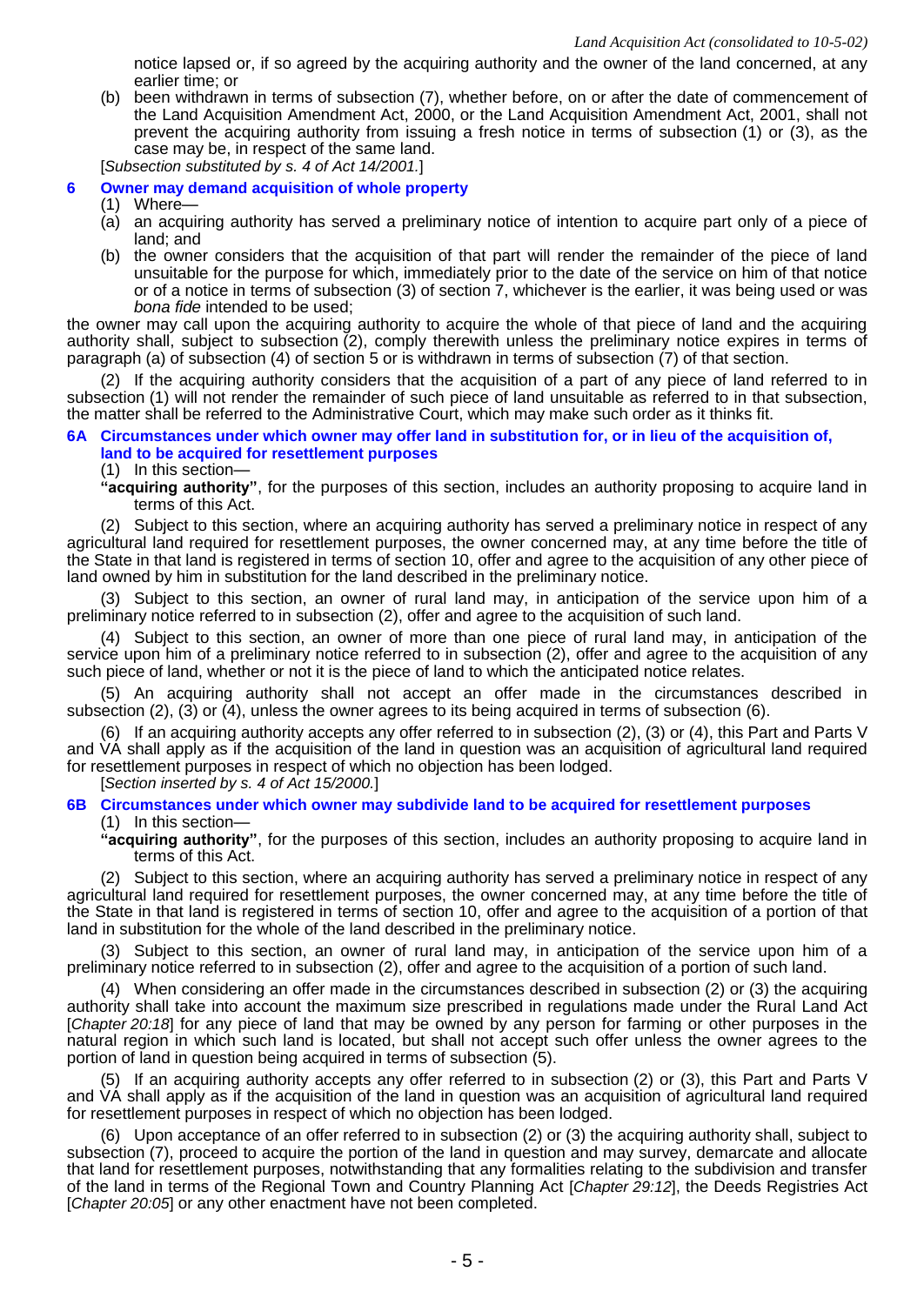(7) An application for a permit to subdivide any land pursuant to this section shall be made by or on behalf of the owner of the land to the local planning authority in terms of section 40 of the Regional Town and Country Planning Act [*Chapter 29:12*] no later than 14 days after the acceptance by the acquiring authority of an offer made by the owner in terms of subsection (2) or (3), and such application shall be deemed to have been granted by the local planning authority unless—

- (a) within 14 days of the lodgement of the application the local planning authority notifies the Minister responsible for town and country planning ("the responsible Minister") that there is or may be a substantial objection to the proposed subdivision; and
- (b) the responsible Minister, upon receiving a notice in terms of paragraph (a) and after consulting the acquiring authority, allows the local planning authority a longer specified period within which to determine the application.

(8) No offer in terms of subsection (2) or (3) which is accepted by an acquiring authority shall bind the acquiring authority if an application referred to in subsection (7) is refused.

[*Section inserted by s. 4 of Act 15/2000.*]

### **7 Application for authorising or confirming order where acquisition contested**

(1) Where an objection to a proposed acquisition has been lodged in terms of subparagraph A of subparagraph (iii) of paragraph (a) of subsection (1) of section 5, the acquiring authority shall—

- (a) before any acquisition takes place; or
- (b) not later than 30 days after the coming into force of an order made in terms of section 8;

apply to the Administrative Court for an order authorising or confirming the acquisition, as the case may be.

(2) An application in terms of subsection (1) shall be accompanied by a statement setting out the purpose of the acquisition.

(3) The acquiring authority shall give notice of an application in terms of subsection (1) to the owner of the land concerned and to every other person on whom the relevant preliminary notice has been served as soon as is reasonably practicable after the application has been lodged with the Administrative Court.

- [*Subsection substituted by s. 5 of Act 15/2000.*]
- (4) The Administrative Court shall not grant an order referred to in subsection (1) unless it is satisfied—
- (a) that the acquisition of the land is reasonably necessary in the interests of defence, public safety, public order, public morality, public health, town and country planning or the utilisation of that or any other property for a purpose beneficial to the public generally or to any section of the public; or
- (b) where the acquisition relates to rural land, that the acquisition is reasonably necessary for the utilisation of that or any other land—
	- (i) for settlement for agricultural or other purposes; or
	- (ii) for purposes of land reorganisation, forestry, environmental conservation or the utilisation of wild life or other natural resources; or
	- (iii) for the relocation of persons dispossessed in consequence of the utilisation of land for a purpose referred to in subparagraph (i) or (ii);
- (c) where the acquisition relates to only part of a piece of land, that the acquisition will not render the remainder of that piece of land unsuitable for the purpose for which it was being used or was *bona fide* intended to be used immediately before the acquisition.

(5) Where the Administrative Court refuses to grant an order referred to in subsection (1), the Administrative Court shall—

- (a) order the acquiring authority to withdraw the preliminary notice and any notice served in terms of subsection (3) of section 5; and
- (b) if the acquiring authority has already acted in terms of section 8 or nine, order the acquiring authority to return the land acquired.

(6) The failure for any reason whatsoever to determine an application in terms of this section or the refusal by the Administrative Court to grant an order in terms of this section authorising or confirming the acquisition of any land, whether before, on or after the date of commencement of the Land Acquisition Amendment Act, 2000, or the Land Acquisition Amendment Act, 2001, shall—

- (a) not affect the validity of a preliminary notice issued in respect of that land if the notice is still in force in terms of subsection (4) of section 5, nor prevent the acquiring authority from making a fresh application in respect of that land in terms of section 7;
- (b) where the preliminary notice has lapsed, not prevent the acquiring authority from issuing a fresh preliminary notice in terms of section 5 and subsequently acquiring that land in terms of this Act:

Provided that the acquiring authority shall not be entitled to acquire the same land on the same grounds as those on which the Administrative Court had refused the original application.

[*Subsection substituted by s. 4 of Act 14/2001.*]

# **8 Vesting of land, taking of materials and exercise of rights over land**

(1) Subject to section 7, the acquiring authority may, not less than 30 days after the date of publication of the preliminary notice in the *Gazette*, acquire, by order describing the nature and extent of the land affected and served on the owner of the land concerned, all or any of the land described in that notice:

Provided that—

(i) the acquiring authority may, with the consent of the owner of the land to be acquired and the holder of any other registered real right therein whose whereabouts are ascertainable after diligent inquiry at the Deeds Registry and, if necessary, in the appropriate companies register, acquire land not specified in the preliminary notice, and, where the land is not agricultural land required for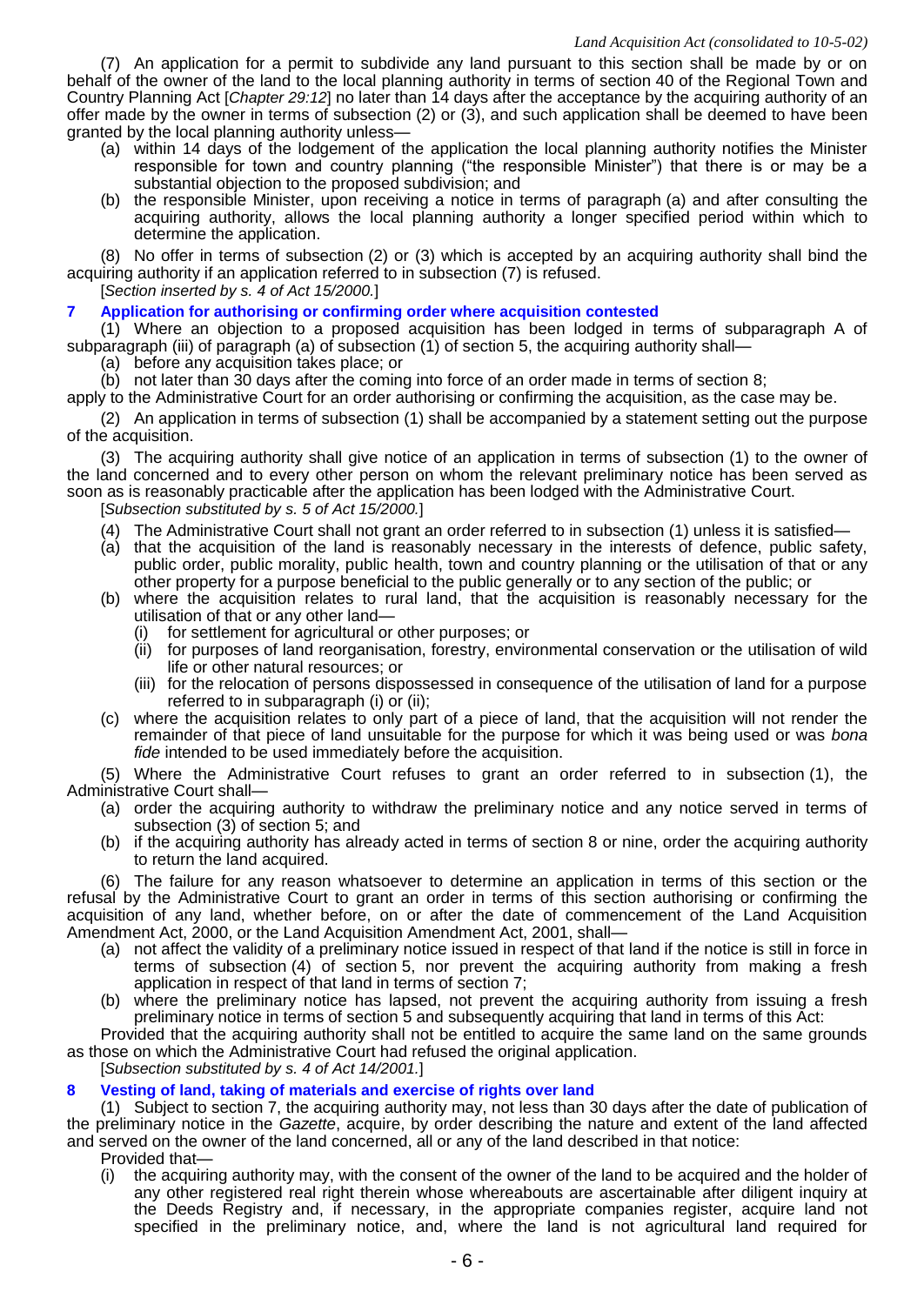resettlement purposes, any such person shall be given a reasonable opportunity to submit a claim for compensation in terms of section 22 accordingly; [*Proviso substituted by s. 6 of Act 15/2000.*]

- (ii) if the whereabouts of the owner of any land to be acquired is unknown to the acquiring authority after diligent inquiry, he may acquire the land concerned by notice in the *Gazette* specifying—
	- (a) the land that is being acquired; and
	- (b) the name of the registered owner of such land;
- (iii) where land is offered for acquisition by the owner in terms of subsection (2), (3) or (4) of section six A or subsection (2) or (3) of section six B and accepted by the acquiring authority, it shall not be necessary for the acquiring authority to make an order in terms of this subsection, and such land shall vest immediately in the acquiring authority upon acceptance of the offer as if an order had been made in terms of this subsection.

[*Proviso inserted by s. 2 of Act 6/2002.*]

- (2) Immediately after making an order in terms of subsection (1), an acquiring authority may—
- (a) in relation to land other than agricultural land required for resettlement purposes, exercise any right specified in that order if the exercise of that right does not require the eviction of the owner or occupier of the land concerned; and
- (b) in relation to any agricultural land required for resettlement purposes, exercise any right of ownership, including the right to survey, demarcate and allocate the land concerned for agricultural purposes, without undue interference to the living quarters of the owner or occupier of that land:

Provided that this subsection shall not permit an acquiring authority, other than the President or a Minister, to do anything which interferes with rights acquired in terms of the Mines and Minerals Act [*Chapter 21:05*] without the permission in writing of the Minister responsible for mines.

[*Subsection substituted by s. 2 of Act 6/2002.*]

(3) Subject to ten A, the effect of an order made in terms of subsection (1) shall be that the ownership of the land specified therein shall, subject to subsection (5) of section 7, immediately vest in the acquiring authority whether or not compensation has been agreed upon, fixed or paid in terms of Part V or VA and, subject to section 9, shall be free of all rights and encumbrances except, subject to subsection (4)—

- (a) such interest or right in the land as may be specified in the order; and
- (b) any right acquired in terms of the Mines and Minerals Act [*Chapter 21:05*]; and
- (c) any right of the State, a local authority or a statutory body;
- (d) any restriction on the use or occupation of the land which is in force by virtue of the Regional, Town and Country Planning Act [*Chapter 29:12*];

which were enforceable immediately prior to the serving of the order and which bind the acquiring authority thereafter.

[*Subsection mended by s. 6 of Act 15/2000.*]

(4) An acquiring authority may state in an order made in terms of subsection (1) that the land acquired in terms of that order is to be free of any right referred to in paragraph (b) or (c) of subsection (3) and the land shall thereupon be acquired free of any such right:

Provided that an acquiring authority other than the President or a Minister shall not interfere with—

- (a) any right referred to in paragraph (b) of subsection (3) without the permission in writing of the Minister responsible for mines; or
- (b) any right referred to in paragraph (c) of subsection (3) without the consent in writing of a Minister or the local authority or statutory body concerned, as the case may be. [*Paragraph amended by s. 6 of Act 15/2000.*]

(5) The acquisition by an acquiring authority of part of a piece of land in terms of subsection (1) shall not be construed as a subdivision of that piece of land for the purposes of the Regional, Town and Country Planning Act [*Chapter 29:12*].

(6) A copy of an order served on the owner of the land referred to in subsection (1) or published in the *Gazette* in terms of proviso (ii) to subsection (1) shall be served on any other person on whom the preliminary notice was served.

(7) Any owner or occupier of the land concerned or other person who, after an order is made in terms of subsection (1), interferes with the exercise by the acquiring authority of any right in terms of subsection (2) or anything done pursuant to the exercise of such right, without the permission in writing of the acquiring authority, otherwise than in the exercise of rights acquired in terms of the Mines and Minerals Act [*Chapter 21:05*], shall be guilty of an offence and liable to a fine not exceeding \$20,000 or to imprisonment for a period not exceeding two years or to both such fine and such imprisonment.

[*Subsection inserted by s. 2 of Act 6/2002.*]

#### **9 Eviction of owner or occupier**

(1) The following provisions shall, subject to subsection (5) of section 7 and subsections (2), (3), (4) and (7) of section 8, apply to the vacation by the owner or occupier of land acquired in terms of this Act—

- (a) in relation to land other than agricultural land required for resettlement purposes, any person who, immediately prior to the date on which an order is made in terms of subsection (1) section 8, owned, occupied, held or used the land to which such order relates shall, if so required by not less than three months' notice in writing by the acquiring authority, cease to occupy, hold or use that land, and if he fails to do so, he shall be liable to be evicted by order of a competent court;
- (b) in relation to any agricultural land required for resettlement purposes, the making of an order in terms of subsection (1) of section 8 shall constitute notice in writing to the owner or occupier to cease to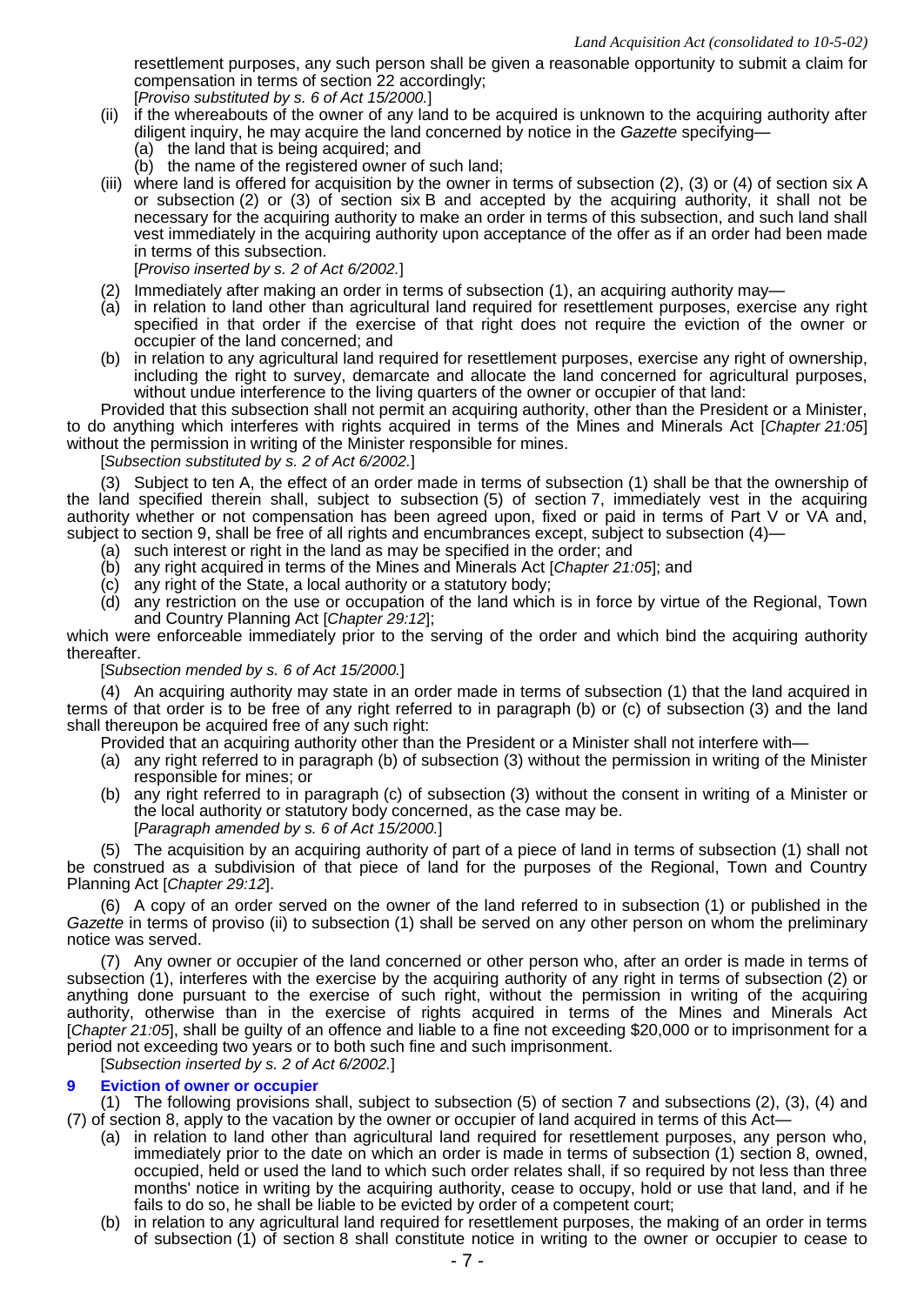occupy, hold or use that land 45 days after the date of service of the order upon the owner or occupier, and if he fails to do so, he shall be guilty of an offence and liable to a fine not exceeding \$20,000 or to imprisonment for a period not exceeding two years or to both such fine and such imprisonment:

Provided that

- (i) the owner or occupier of that land may remain in occupation of his living quarters on that land for a period of not more than 90 days after the date of service of the order;
- (ii) the owner or occupier shall cease to occupy his living quarters after the period referred to in proviso (i), and if he fails to do so he shall be guilty of an offence and liable to a fine not exceeding \$20,000 or to imprisonment for a period not exceeding two years or to both such fine and such imprisonment.

(2) A court which has convicted a person of an offence in terms of paragraph (b) of subsection (1) or proviso (ii) thereto shall issue an order to evict the person convicted from the land to which the offence relates. [*Section substituted by s. 3 of Act 6/2002.*]

# **10 Registration of land acquired**

(1) Where the ownership of any land has vested in an acquiring authority in terms of subsection (1) of section 8, the acquiring authority shall, as soon as practicable thereafter, notify the Registrar of Deeds in writing of that fact and lodge with him—

- (a) a copy of the order made in terms of that subsection or, where no such order was required in terms of proviso (iii) to that subsection, written confirmation to that effect; and [*Paragraph substituted by s. 4 of Act 6/2002.*]
- (b) if the ownership of part only of a piece of land has vested in the acquiring authority, a diagram signed by a land surveyor showing the extent of the land acquired.

(2) Where a servitude has vested in an acquiring authority in terms of subsection (1) of section 8, the acquiring authority shall notify the Registrar of Deeds of that fact and the Registrar of Deeds shall make such entries in his registers and endorsements on deeds registered in the Deeds Registry as he considers necessary, and for that purpose may require the acquiring authority to lodge with him a diagram of the land affected by the servitude showing the nature and extent of the servitude.

(3) On receiving notification in terms of subsection (1) the Registrar of Deeds shall, subject to subsection (5) of section 7—

- (a) if the whole of a piece of land has vested in the acquiring authority, record the acquisition by making the appropriate entries in his registers and an endorsement on the registry duplicate of the title deed of the piece of land concerned and, if at any time the owner's copy of such deed is lodged in the Deeds Registry for any purpose, he shall cause a similar endorsement to be made thereon;
- (b) if part only of a piece of land has vested in the acquiring authority and paragraph (b) of subsection (1) has been complied with—
	- (i) issue and register a title deed in respect of that part in a form approved by the Chief Registrar of Deeds and annex thereto the diagram referred to in paragraph (b) of subsection (1); and
	- (ii) endorse the fact of the acquisition on the registry duplicate of the title deed of the piece of land concerned and, if at any time the owner's copy of such deed is lodged in the Deeds Registry for any purpose, he shall cause a similar endorsement to be made thereon;
- (c) if part only of a piece of land has vested in the acquiring authority, not register any transfer or real right in respect of the remainder of such piece of land until the title deed referred to in subparagraph (i) of paragraph (b) has been registered.

(4) No duty, fee or other charge of office shall be payable in respect of any entry or endorsement or any cancellation of any entry or endorsement made or title deed issued in terms of this section.

# **10A Revocation of order acquiring land**

(1) Subject to this section, not later than six months after making an order in terms of subsection (1) of section 8 the acquiring authority may revoke the order, and thereupon-

- (a) ownership of the land concerned shall vest again in the person in whom it vested immediately before the order was made; and
- (b) any rights, interests or encumbrances affected by the order shall continue to apply in all respects as if the order had not been made.

(2) A revocation of an order in terms of subsection (1) shall be done by notice in the *Gazette*, which notice shall—

- (a) describe the land concerned; and
- (b) specify the names of the owner of the land concerned and the holder of any registered real right therein:

Provided that, unless the whereabouts of the owner or holder are unknown to the acquiring authority after diligent inquiry at the Deeds Registry and, if necessary, in the appropriate companies register, the acquiring authority shall cause a written notice of the revocation to be served on the owner and on the holder as soon as possible after the publication of the notice in the *Gazette*.

(3) As soon as practicable after revoking an order in terms of subsection (1), the acquiring authority shall notify the Registrar of Deeds of the revocation, and subsections (3) and (4) of section 10 shall apply, *mutatis mutandis*, in relation to the revocation.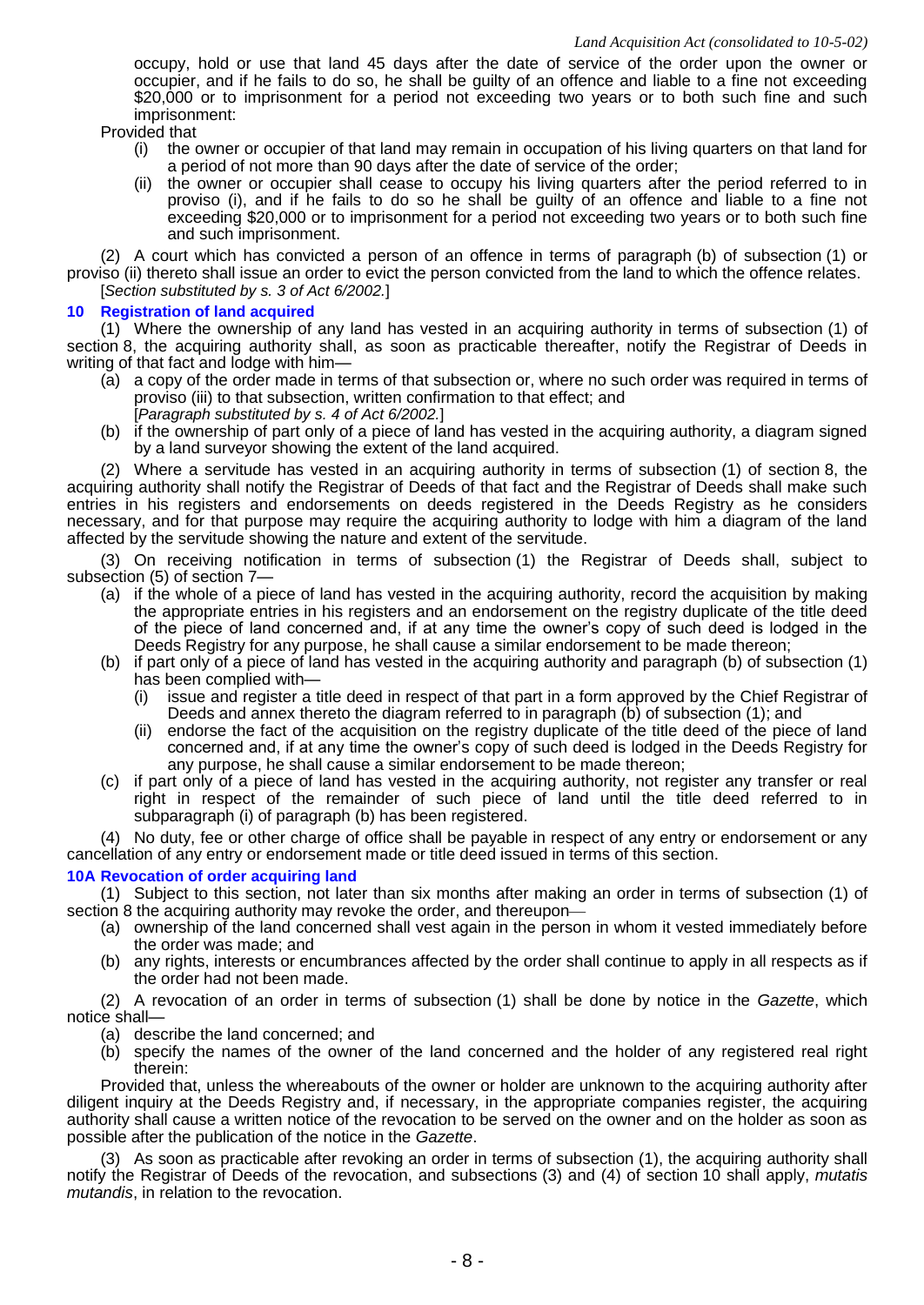(4) The revocation of an order made in terms of subsection (1) of section 8 shall not prevent the acquiring authority from subsequently acquiring the land concerned in accordance with this Act.

[*Section inserted by s. 8 of Act 15/2000.*]

# **11 Investigation of land to be acquired**

(1) Subject to this section, whenever an acquiring authority is empowered to acquire land subject to this Act and it is considered desirable that any land be acquired, any duly authorised representative or employee of the acquiring authority may, whether the acquiring authority has acted in terms of section 5 or not, enter upon the land at all reasonable times with such men, vehicles and equipment and do such acts thereon as are necessary to ascertain—

(a) the suitability of the land for the purposes of the acquiring authority; and

(b) the value and extent of the land.

(2) Before any powers conferred by subsection (1) are exercised, not less than 14 days' notice in writing shall be given to the occupier, if any, of the land in question unless such notice is waived by the occupier.

(3) The acquiring authority shall not have the right to enter any dwelling-house without the permission of the occupant.

(4) As little damage and inconvenience as possible shall be caused by the exercise of any of the powers conferred by subsection (1).

# **PART IV**

[*Part IV, consisting of sections 12 to 15, repealed by s. 9 of Act 15/2000.*]

#### **PART V**

# **CLAIMS FOR AND ASSESSMENT AND PAYMENT OF COMPENSATION**

#### **16 Duty to pay compensation**

Subject to this Part and Part VA, an acquiring authority shall pay fair compensation within a reasonable time—

- (a) to the owner of any land which is not agricultural land required for resettlement purposes and to any other person who suffers loss or deprivation of rights as a result of any action taken by the acquiring authority in respect of the acquisition of that land in terms of this Act;
- (b) to the owner of any agricultural land required for resettlement purposes and to any other person whose right or interest in the land has been acquired in terms of this Act.
- [*Section substituted by s. 10 of Act 15/2000.*]
- 17. [*Section 17 repealed by s. 11 of Act 15/2000.*]
- 18. [*Section 18 repealed by s. 11 of Act 15/2000.*]
- 19. [*Section 19 repealed by s. 11 of Act 15/2000.*]

# **20 Assessment of compensation for land other than agricultural land required for resettlement purposes**

(1) In respect of any acquisition of land which is not agricultural land required for resettlement purposes, compensation shall be paid in terms of section 16 for—

- (a) the loss of the land; and
	- (b) any actual expense or loss which has been or may reasonably be incurred or suffered directly as a result of the action taken by the acquiring authority and which has not already been taken into account, directly or indirectly, in assessing compensation for the loss referred to in paragraph (a):

Provided that, in relation to any damage to any area of land or any building or structure thereon, compensation for such damage shall not exceed the value of the area of land, building or structure, as the case may be.

#### [*Subsection amended by s. 23 of Act 15/2000.*]

(2) Compensation shall be assessed in terms of subsection (1) so as to endeavour to arrive at compensation that is fair and reasonable, having regard to—

(a) the right of the claimant to be compensated for his loss; and

(b) the general public interest in the acquisition of the land concerned;

and, subject to this section and section 21, in assessing such compensation the value of the land shall be taken into account regard being had to its nature, location and quality and any other factor bearing on its value.

(3) Where land that is not agricultural land required for resettlement purposes is acquired temporarily, compensation shall be assessed in terms of subsection (1) on the rental value of the land.

[*Subsection amended by s. 23 of Act 15/2000.*]

(4) If, immediately before the date of publication of the preliminary notice in the *Gazette*, land that is not agricultural land required for resettlement purposes was used for a purpose and adapted for that purpose in such a way that there is no general demand or market for the land so used and adapted, and if the justice of the case so requires, compensation shall be assessed in terms of subsection (1) on the basis of the reasonable cost of adapting other land in such a way that the claimant is restored as closely as possible to the position in which he was immediately prior to that date or on any other basis which is considered fair.

[*Subsection amended by s. 23 of Act 15/2000.*]

(5) Where materials are taken from land that is not agricultural land required for resettlement purposes and there is no general demand or market for those materials, compensation shall be assessed in terms of subsection (1) as the amount which would have been payable if the area of land from which the materials were taken had been acquired in terms of this Act.

[*Subsection amended by s. 23 of Act 15/2000.*]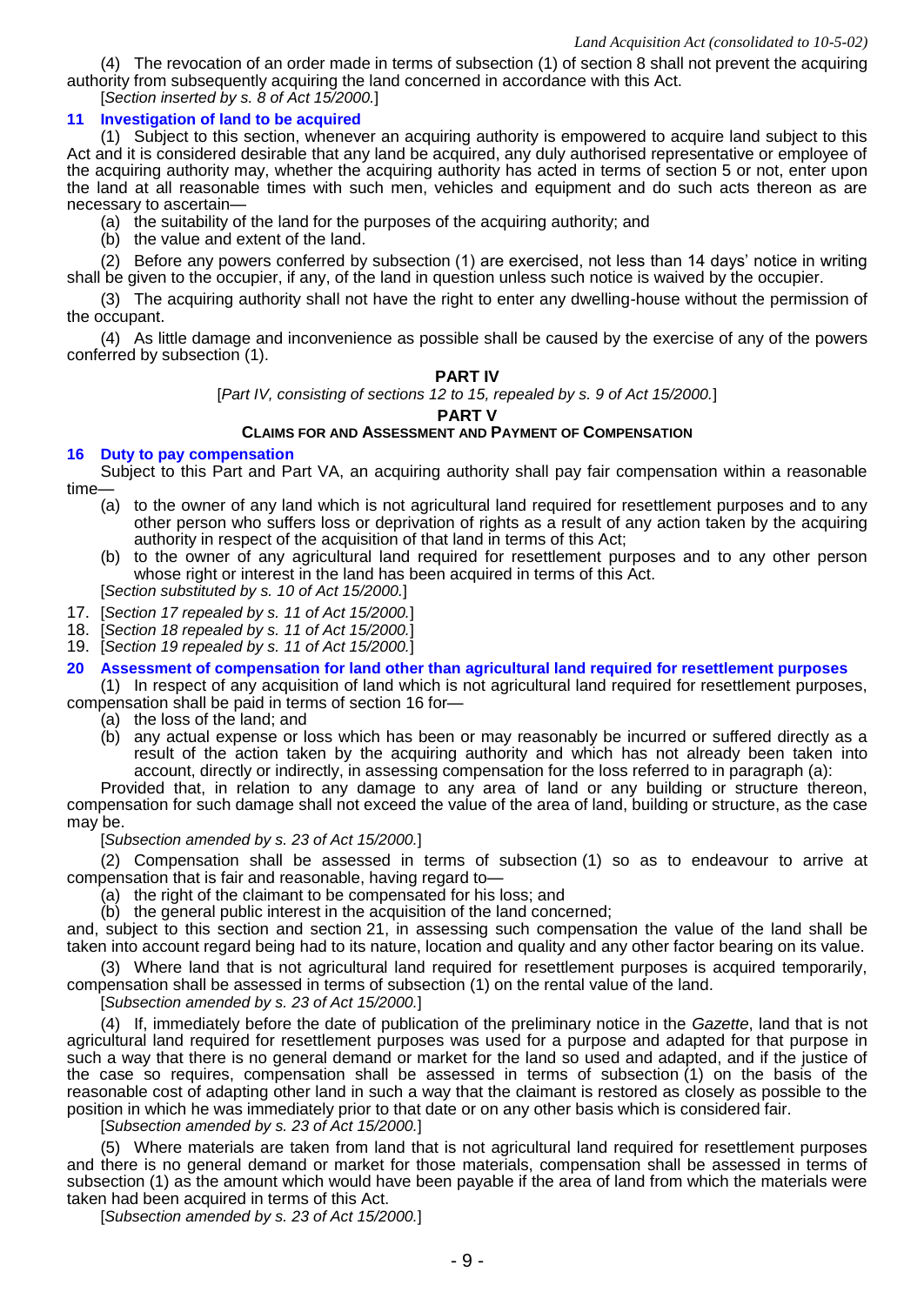#### **21 General considerations regarding assessment of compensation**

(1) In the assessment of compensation in terms of section 20 or 20nine C, regard shall be had to the value of any other property or rights of the claimant, and to any benefit which the claimant will receive, due to any works undertaken by the acquiring authority in connection with the acquisition of the land.

[*Subsection amended by s. 23 of Act 15/2000.*]

(2) A claimant shall take reasonable steps to mitigate any adverse effect which action taken by the acquiring authority may cause to his rights or interest in the land concerned and, in the assessment of compensation for such loss in terms of section 20 or 20nine C, any failure so to mitigate his loss shall be taken into account.

[*Subsection amended by s. 23 of Act 15/2000.*]

(3) Where part only of a piece of land, other than agricultural land required for resettlement purposes, has been acquired, compensation for that part shall be assessed as the difference between the price or value of the whole piece of land determined in terms of section 20, and the price or value so determined of the remainder of that piece of land.

[*Subsection amended by s. 23 of Act 15/2000.*]

(4) In the assessment of compensation in terms of section 20 or 20nine C, the following factors may be disregarded—

- (a) anything done in contravention of subsection (2) of section 5 or a notice in terms of subsection (3) of that section;
- (b) any change in the price or value of any land resulting from any action taken or to be taken by the acquiring authority connected with the acquisition of the land or resulting from the purpose for which or in connection with which the land is being acquired or taken or is to be used;
- (c) the special suitability or usefulness of any land for the purpose for which it is required by the acquiring authority if it is unlikely that, but for the acquiring authority's requirements, the land would have been purchased for that purpose on the open market;
- (d) any increase in the price or value of any land where such increase is due to the use of the land in a manner which is illegal, detrimental to the land or restrainable;
- (e) the compulsory nature of the acquisition;
- any right in any land which is adequately compensated for in terms of section 26 or 27;
- (g) any loss of trade resulting from a reduction of traffic over any road due to an alteration of the course of such road or the closure or change of status of such road as a result of any action taken or to be taken by the acquiring authority connected with the acquisition of the land or resulting from the purpose for which or in connection with which any land is being acquired or is to be used;
- (h) any improvement effected mala fide on any land in order to increase any compensation payable in terms of this Act;
- (i) any reduction in the price or value of any land resulting from any unusual or extraordinary circumstances existing immediately prior to the acquisition of the land.

[*Subsection amended by s. 23 of Act 15/2000.*]

#### **22 Claims for compensation: land other than agricultural land required for resettlement purposes**

(1) Any person who wishes to claim compensation payable in terms of this Part in respect of the acquisition of land other than agricultural land required for resettlement purposes shall submit a written claim for compensation specifying in detail—

- (a) the nature of his loss or deprivation of rights; and
- (b) the amount of compensation claimed by him and the basis on which he has calculated that amount and any actual expense or loss which has been or may reasonably be incurred or suffered directly as a result of the action taken by the acquiring authority.
- [*Subsection amended by s. 23 of Act 15/2000.*]

(2) A claim for compensation in respect of the acquisition of land other than agricultural land required for resettlement purposes shall be submitted within 60 days, or such longer period as the acquiring authority may for good cause allow, from the date on which the preliminary notice is served on the claimant or, if the preliminary notice is not served on him, from the date of the publication of the preliminary notice in the *Gazette*. [*Subsection amended by s. 23 of Act 15/2000.*]

- 23 [*Section 23 repealed by s. 12 of Act 15/2000.*]
- **24 Reference of disputes re compensation to Administrative Court: land other than agricultural land required for resettlement purposes**

(1) This section shall apply only in respect of the acquisition of land that is not agricultural land required for resettlement purposes.

[*Subsection amended by s. 23 of Act 15/2000.*]

(2) If the parties cannot agree upon a claimant's right to compensation in terms of this Act or upon the amount of compensation payable to him in terms of this Part, either party may refer the question to the Administrative Court.

(3) A matter may be referred to the Administrative Court in terms of subsection (1) at any time after the expiry of the period of 30 days calculated from the date of service or publication of the order in terms of subsection (1) of section 8 or the date of the granting of the order referred to in subsection (1) of section 7 authorising or, as the case may be, confirming the acquisition giving rise to the claim:

Provided that, where the acquiring authority does not acquire the land concerned, either party may refer the question of compensation to the Administrative Court at any time after the lapsing or withdrawal of the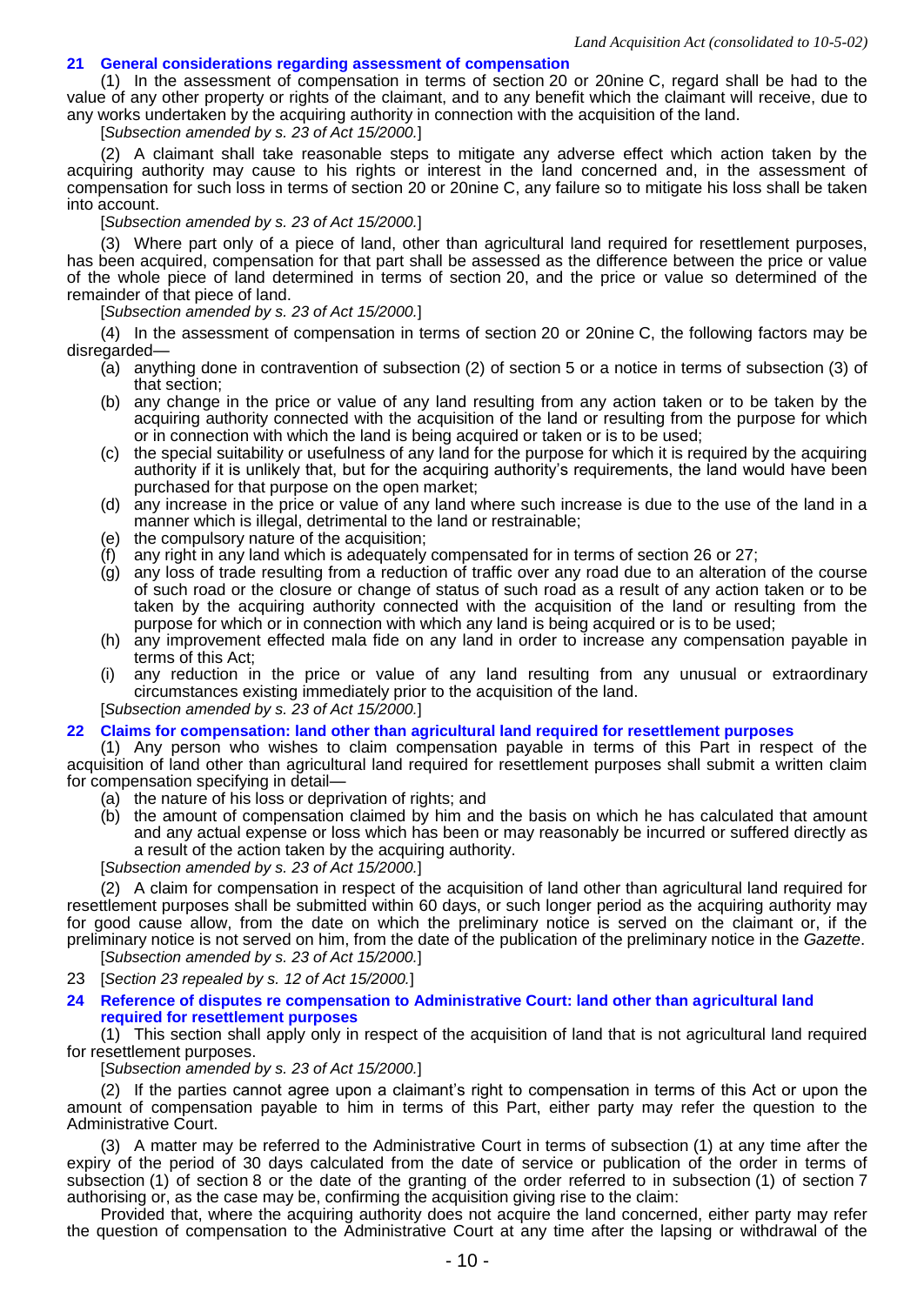preliminary notice or the refusal by the Administrative Court to grant an order authorising or confirming the acquisition, as the case may be.

(4) The Administrative Court may, on the application of an acquiring authority, order a claimant to furnish further particulars of his claim for compensation in order that the acquiring authority may make an offer of payment in full settlement of the claim, and, if necessary, the Administrative Court may postpone or adjourn a hearing for that purpose.

(5) In determining any question referred to it in terms of subsection (1), the Administrative Court shall ensure that fair compensation is paid within a reasonable time in respect of the acquisition of the land concerned.

# **25 Advance payment of compensation**

(1) Where a question regarding compensation is referred to the Administrative Court for determination or on appeal, in terms of section 24 or 29 D, the acquiring authority shall—

- (a) on or before the date on which the opening day of the hearing is finally fixed, make a final offer of an amount by way of compensation; and
- (b) not later than three months after the date referred to in paragraph (a)—
	- (i) where the compensation relates to the acquisition of agricultural land required for resettlement purposes, pay to the claimant such proportion, if any, of the amount offered in terms of paragraph (a) as would have been payable in terms of section 20nine C on the date on which the land was acquired;
	- (ii) where the compensation relates to the acquisition of land other than agricultural land required for resettlement purposes, pay to the claimant the full amount offered in terms of paragraph (a); together with interest calculated in terms of section 29:

Provided that, on application by the acquiring authority, the Administrative Court may, on good cause shown, declare that all or any of the provisions of this subsection shall not apply in any particular case.

[*Subsection amended by s. 13 of Act 15/2000.*]

(2) If after payment of an amount in terms of subsection (1) a different amount is agreed by the parties or finally determined to be payable as compensation and the amount agreed or determined—

- (a) is less than the amount paid in terms of paragraph (b) of subsection (1), the claimant shall, within three months, refund to the acquiring authority the difference together with the interest paid in terms of that paragraph in respect of the amount refunded;
- (b) is more than the amount paid in terms of paragraph (b) of subsection (1), the acquiring authority shall, within three months, pay to the claimant the difference together with interest calculated in terms of section 29 in respect of the difference paid.

### **26 Discharge of debt secured by mortgage bond over land**

Where any land acquired in terms of this Act was, immediately prior to its acquisition, mortgaged or hypothecated, the acquiring authority shall not, subject to section 27, pay out any portion of the compensation payable for that land until he is satisfied that the amount of the debt secured by such mortgage or hypothec will, so far as is possible, be paid or otherwise secured.

# **27 Payment of certain taxes and other moneys out of compensation**

Where any land is acquired in terms of this Act, the acquiring authority may, after consultation with the owner of the land or his representative, utilise a portion of the compensation payable for the land in order to pay any rate, levy, tax or other moneys on behalf of the owner of the land, where production of a receipt or certificate showing the payment of such moneys is a prerequisite for the passing of transfer of the land by the Registrar of Deeds.

#### **28 Payment of compensation moneys to Master and retention thereof by acquiring authority in certain cases**

 $(1)$  If-

- (a) any land acquired in terms of this Act was burdened with a fidei commissum, usufruct or other like interest; or
- (b) compensation is payable in terms of this Act to a minor or a person incapable of managing his own affairs or whose place of residence is not known;

the acquiring authority may pay the amount of the compensation payable in terms of this Part or Part VA to the Master of the High Court, and after such payment the acquiring authority shall cease to be liable in respect of that amount.

[*Subsection amended by s. 14 of Act 15/2000.*]

(2) Any moneys received by the Master in terms of subsection (1) shall, subject to the order of a competent court—

- (a) if the property in question was burdened with a fidei commissum, usufruct or other like interest, be subject, *mutatis mutandis*, to all the terms and conditions contained in the will or other instrument by which such fidei commissum, usufruct or other like interest was constituted; and
- (b) subject to paragraph (a), be paid into the Guardian's Fund referred to in section 97 of the Administration of Estates Act [Chapter 6:01

for the benefit of the persons who are or may become entitled thereto, and interest shall be payable thereon as if the money had been received in terms of that Act.

(3) Where moneys are paid into the Guardian's Fund in respect of land acquired which is subject to a fidei commissum, usufruct or other like interest and all interested parties are majors and consent to the money being withdrawn from the Guardian's Fund, or. the High Court consents to such withdrawal on behalf of any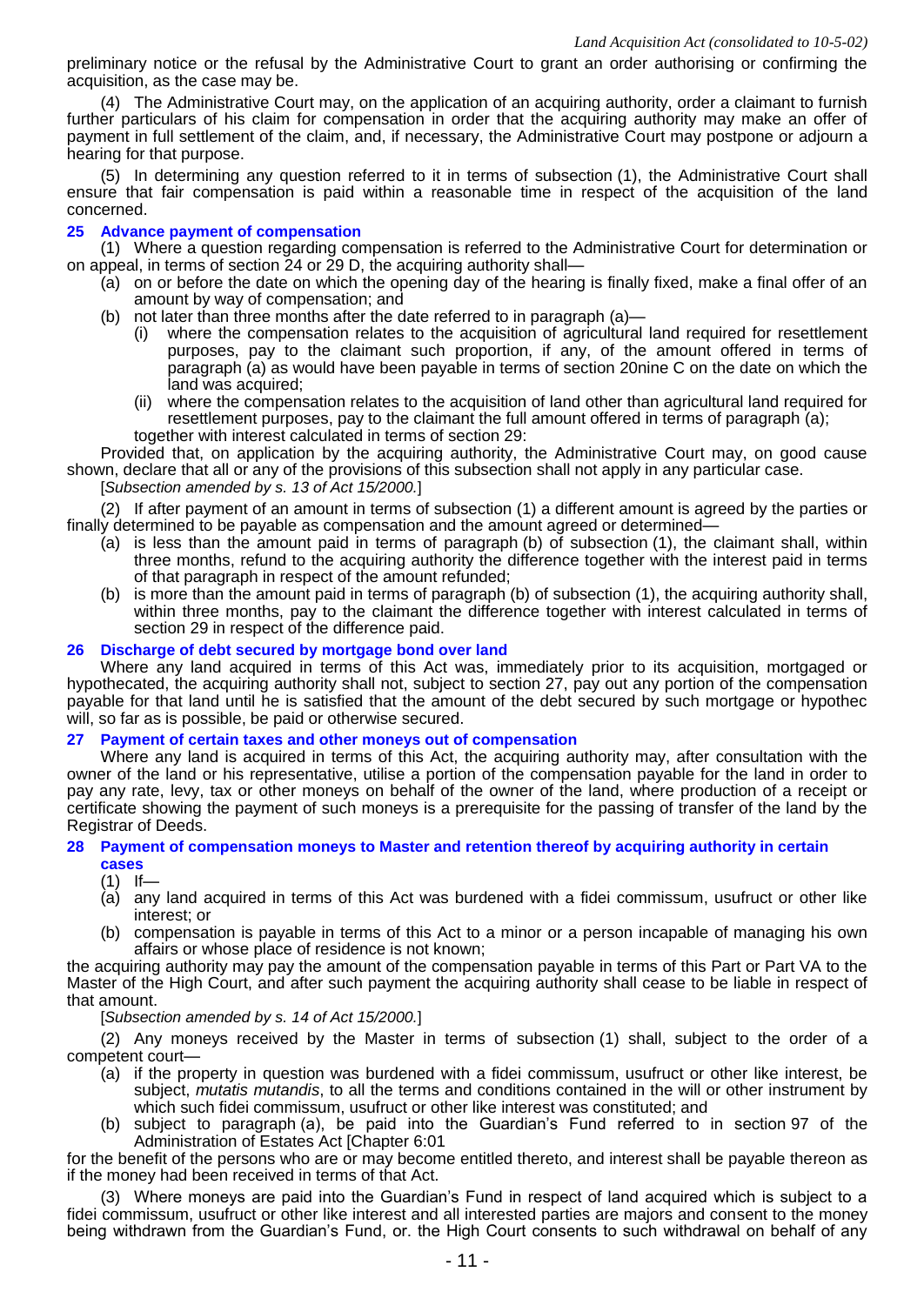interested party who is not a major or who is incapable of managing his affairs, then the Master may pay out such moneys in terms of any such consent.

(4) If a dispute or doubt arises as to the person who is to receive any compensation payable in terms of this Part or Part VA or if the acquiring authority is not satisfied that the amount of any debt referred to in section 26 will, so far as is possible, be paid or otherwise secured, the acquiring authority shall retain the amount of such compensation until the dispute has been settled or the doubt has been resolved or he is so satisfied, as the case may be.

[*Subsection amended by s. 14 of Act 15/2000.*]

#### **29 Payment of interest on compensation moneys**

Interest shall be paid by an acquiring authority at a rate, being not less than the current rate of interest prescribed in terms of the Prescribed Rate of Interest Act [*Chapter 8:09*] on compensation awarded to a claimant in terms of this Part or Part VA for the period extending from the date on which the land was acquired in terms of this Act to the date the money is paid to the claimant or paid to the Master of the High Court in terms of subsection (1) of section 28.

[*Section amended by s. 15 of Act 15/2000.*]

# **PART VA**

#### **COMPENSATION FOR AGRICULTURAL LAND REQUIRED FOR RESETTLEMENT PURPOSES**

[*Part inserted by s. 16 of Act 15/2000.*]

#### **29A Compensation Committee**

(1) There is hereby established a committee, to be known as the Compensation Committee, which shall consist of—

- (a) the Secretary of the Ministry responsible for lands, who shall be the chairman of the Committee; and
- (b) the Secretary of the Ministry responsible for justice; and
- (c) the Secretary of the Ministry responsible for finance; and
- (d) the Director of Agricultural, Technical and Extension Services in the Ministry responsible for lands; and
- (e) the Chief Land Officer; and
- (f) the Chief Government Valuation Officer; and
- (g) not more than five other members appointed by the Minister.

(2) The provisions of sections 31 to 38 which apply to the Derelict Land Board and its members shall apply, *mutatis mutandis*, to the Compensation Committee and those of its members who are appointed in terms of paragraph (g) of subsection (1).

(3) The functions of the Compensation Committee shall be to determine the compensation payable in respect of the acquisition of agricultural land required for resettlement purposes and to perform such other functions as may be assigned to it by or in terms of this Act or any other enactment.

#### **29B Procedure for assessing compensation**

(1) As soon as possible after a preliminary notice has been published in respect of any agricultural land required for resettlement purposes, a designated valuation officer shall prepare a preliminary estimate of the compensation payable for improvements or the land, as the case may be, in terms of this Part in respect of the acquisition, and shall transmit his preliminary assessment to the Compensation Committee.

(2) For the purpose of preparing a preliminary estimate of compensation in terms of subsection (1), a designated valuation officer may exercise the powers conferred by section 11 upon an authorised representative of an acquiring authority.

(3) On receipt of a preliminary assessment of compensation in terms of subsection (1), the Compensation Committee, after carrying out such further investigations as it considers necessary, shall without delay—

- (a) prepare its own estimate of the compensation payable in terms of this Part in respect of the acquisition concerned; and
- (b) give written notification—
	- $(i)$  of its estimate to every person who is entitled in terms of section 16 to be paid compensation in respect of the acquisition concerned; and
	- (ii) inviting every person whom it has notified in terms of subparagraph (i), if he disputes the Compensation Committee's estimate, to submit, in such manner and within such reasonable time as the Compensation Committee may specify, any representations, whether in the form of a claim for compensation or otherwise, that he may wish to make in regard to the Compensation Committee's estimate of compensation payable to him.

(4) After considering any representations submitted in response to an invitation in terms of subparagraph (ii) of paragraph (b) of subsection (3), the Compensation Committee shall, subject to sections 21 and 29C, fix the compensation payable for improvements or the land, as the case may be, and shall give written notification of its assessment to the owner of the land concerned and every other person who is entitled in terms of section 16 to be paid compensation in respect of the acquisition concerned.

#### **29C Assessment of compensation and manner and period of payment**

(1) In respect of the acquisition of agricultural land required for resettlement purposes, compensation shall only be payable for any improvements on or to the land, in accordance with this section: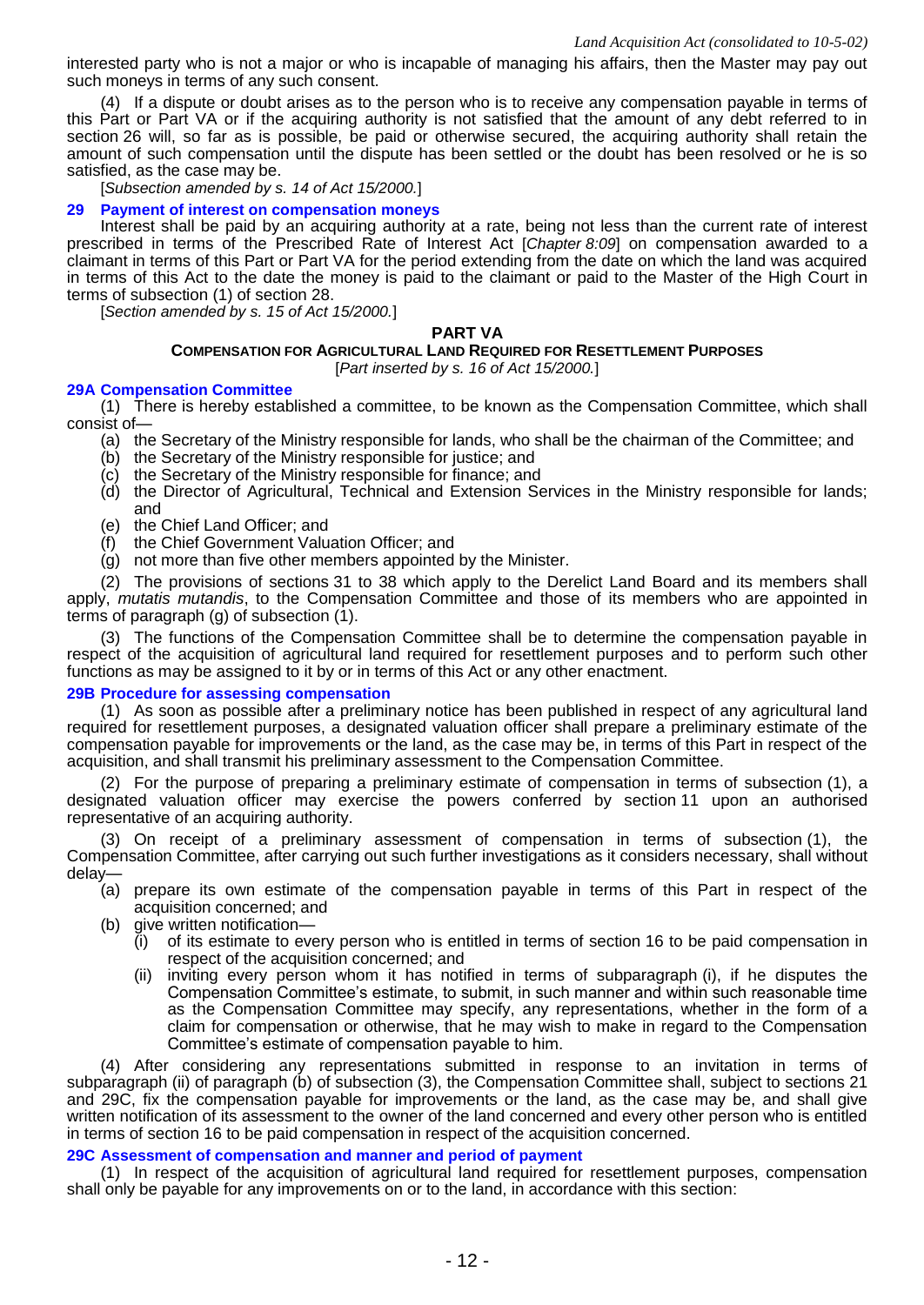Provided that compensation shall be payable for the land or any interest or right therein where an adequate fund for that purpose is established in accordance with subsection (1) of section 16A of the Constitution.

(2) In assessing or estimating the amount of compensation payable to any person for improvements on or to the land in terms of subsection (1), the Compensation Committee and every designated valuation officer shall be bound by such of the principles prescribed in Part I of the Schedule as are applicable to the acquisition concerned:

Provided that, where the fund referred to in the proviso to subsection (1) is established, the principles prescribed in Part II of the Schedule shall apply in assessing the amount of compensation payable for the land or any interest or right therein.

(3) The Minister, with the approval of the Minister responsible for finance, may fix the form and manner in which and the period within which compensation shall be paid in terms of subsection (1), whether generally or in respect of any type or class of land:

- Provided that—
- (a) at least one quarter of the compensation payable shall be paid at the time the land concerned is acquired, or within a reasonable time thereafter; and
- (b) a further one-quarter of the compensation payable shall be paid within two years after the land concerned was acquired; and
- (c) the balance of the compensation payable shall be paid within five years after the land concerned was acquired.

(4) Without derogation from the generality of subsection (3), in fixing the form, manner and period within which compensation shall be paid in terms of that subsection, the Minister may direct that the whole or any part of the compensation payable in terms of subsection (1) shall be paid—

- (a) in a lump sum or in instalments; or
- (b) in cash or in bonds or other securities issued by the Government.

(5) Compensation payable in terms of subsection (1) shall not extend to compensation for loss suffered or expense incurred by the owner or occupier of the agricultural land arising out of—

- (a) any investigation conducted by or on behalf of the acquiring authority in terms of section 11; or
- (b) the removal or eviction of the owner or occupier from the land concerned in terms of section 9; or
- (c) his inability to conduct any activity on the land concerned, whether as a result of a notice in terms of subsection (3) of section 5 or otherwise; or
- (d) any other circumstances incidental to the acquisition of the land concerned.

(6) The Minister, with the approval of the Minister responsible for finance, may from time to time give the Compensation Committee written guidelines relating to the amounts of compensation payable in terms of subsection (1), whether generally or in respect of any type or class of land, and the Compensation Committee shall fix compensation in accordance with any such guidelines:

Provided that no such guidelines shall be inconsistent with the principles prescribed in this Act.

#### **29D Appeals under this Part**

(1) If a claimant for compensation or an acquiring authority considers that the Compensation Committee, in assessing the compensation payable in respect of the acquisition of any agricultural land required for resettlement purposes, has not observed any of the principles prescribed or referred to in section 21 or 29C, he may appeal to the Administrative Court.

(2) An appeal in terms of subsection (1) shall be made within 30 days after the Compensation Committee's assessment of the compensation payable in respect of the acquisition of the land concerned.

(3) In an appeal in terms of subsection (1), neither the Administrative Court nor any other court shall set aside an assessment unless the court is satisfied that the Compensation Committee, in making the assessment, did not observe any of the principles prescribed or referred to in section 21 or 29C.

# **PART VI**

#### **DERELICT LAND BOARD**

#### **30 Establishment of Derelict Land Board**

(1) There is hereby established a board, to be known as the Derelict Land Board, which shall consist of not fewer than three and not more than five members who shall be appointed by the Minister, of whom—

- (a) one shall be appointed from a list of not fewer than three names submitted by such association or associations of farmers as the Minister may determine; and
	- (b) the remainder of whom shall be appointed by the Minister;

after consultation with the President and in accordance with such directions as the President may give.

(2) The Minister shall designate one member to be chairman of the Derelict Land Board.

# **31 Disqualifications for membership of Derelict Land Board**

(1) A person shall not be appointed as a member, and no person shall be qualified to hold office as a member, if—

- (a) he has been adjudged or otherwise declared insolvent or bankrupt in terms of a law in force in any country and has not been rehabilitated or discharged; or
- (b) he has made an assignment to or arrangement or composition with his creditors in terms of a law in force in any country, and the assignment, arrangement or composition has not been rescinded or set aside; or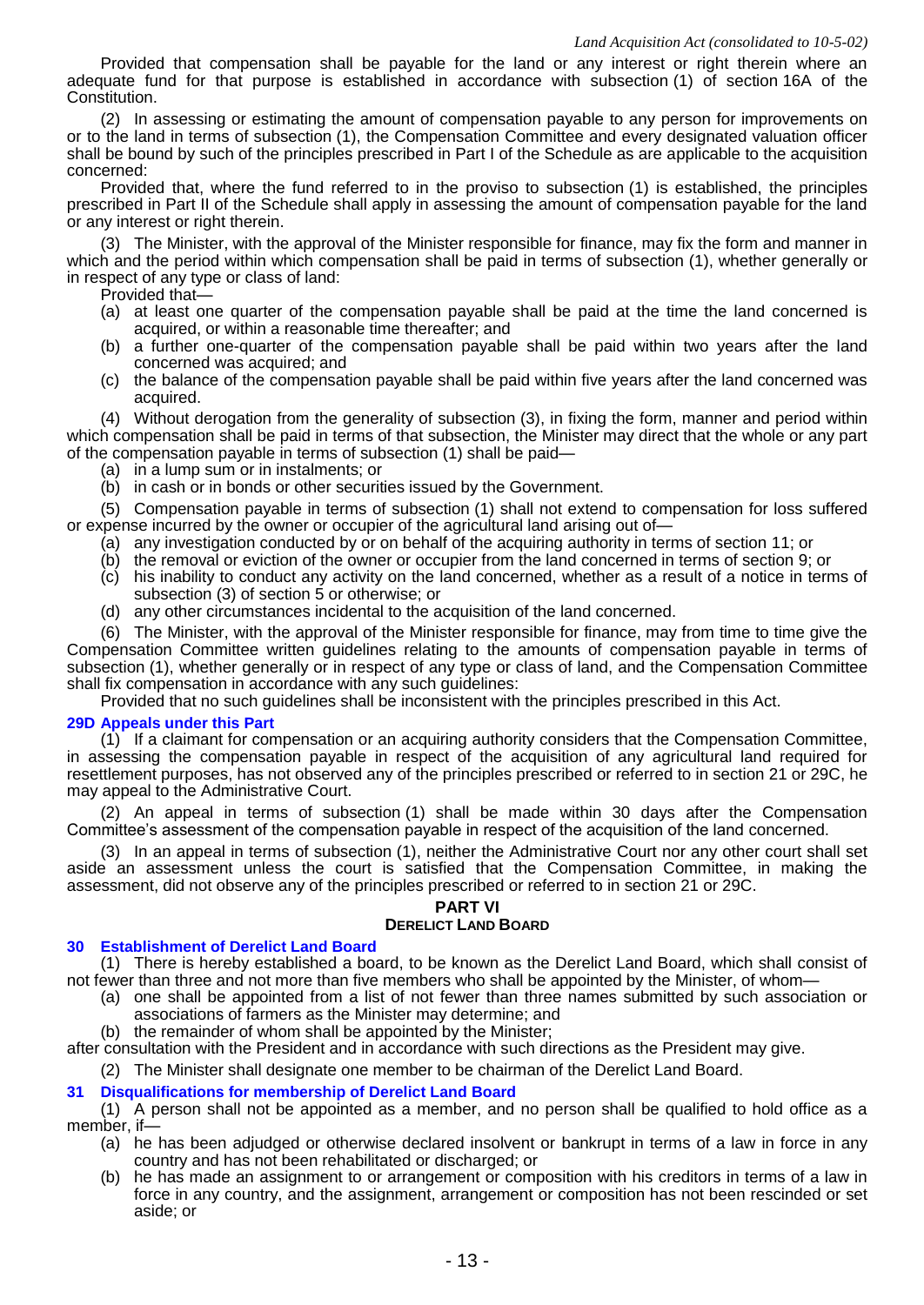(c) within the period of five years immediately preceding the date of his proposed appointment, he has been sentenced in any country, for conduct which, if committed in Zimbabwe, would have constituted an offence, to a term of imprisonment imposed without the option of a fine, whether or not any portion of the sentence has been suspended, and has not received a free pardon.

(2) A member of Parliament shall not be appointed as a member, nor shall he be qualified to hold office as a member.

# **32 Terms and conditions of office of members**

(1) A member shall hold office for such period, not exceeding three years, as the Minister may fix on his appointment.

(2) On the expiry of the period for which a member has been appointed, he shall continue to hold office until he has been reappointed or his successor has been appointed:

Provided that a member shall not continue to hold office in terms of this subsection for a period exceeding six months.

(3) Members shall hold office on such conditions as the Minister, with the approval of the Minister responsible for finance, may fix.

(4) A member who retires shall be eligible for reappointment.

# **33 Vacation of office by members and filling of vacancies**

- (1) A member shall vacate his office and his office shall become vacant—
- (a) after giving the Minister such period of notice of intention to resign as may be fixed in his conditions of service or, if no such period has been fixed, after the expiry of one month after the date he gives such notice, or after the expiry of such other period of notice as he and the Minister may agree; or
- (b) on the date he begins to serve a sentence of imprisonment the term of which is not less than three months, whether or not any portion has been suspended, imposed in any country; or
- (c) if he, becomes disqualified in terms of paragraph (a) or (b) of subsection (1) of section 31 to hold office as a member; or
- (d) if he is required in terms of subsection (2) to vacate his office.

(2) The Minister, after consulting the Derelict Land Board, may require a member to vacate his office if the member—

- (a) has been guilty of conduct which renders him unsuitable to continue to hold office as a member; or
- (b) has failed to comply with any conditions of his office fixed in terms of section 32; or
- (c) is mentally or physically incapable of efficiently exercising his functions as a member.

(3) The Minister, on the recommendation of the Derelict Land Board, may require a member to vacate his office if the Minister is satisfied that the member has been absent without the permission of the chairman of the Derelict Land Board from three consecutive meetings of the Board, of which he has been given not less than seven days' notice, and that there was no just cause for the member's absence.

(4) On the death of or the vacation of office by a member, the Minister may, subject to section 30, appoint a person to fill the vacancy.

#### **34 Meetings and procedure of Derelict Land Board**

(1) The Derelict Land Board shall hold its first meeting on such date and at such place as the Minister may fix and thereafter the Derelict Land Board shall meet for the dispatch of business and adjourn, close and otherwise regulate its meetings and procedure as it thinks fit.

(2) The chairman of the Derelict Land Board may himself at any time and shall, at the request in writing of not fewer than three members, convene a special meeting of the Board, which meeting shall be convened for a date not sooner than seven days nor later than 30 days after the receipt of such request.

(3) Subject to subsection (4), the chairman of the Derelict Land Board shall preside at meetings of the Board.

(4) If at a meeting of the Derelict Land Board the chairman is absent, the members present may elect one of their number to preside at that meeting as chairman.

(5) A majority of members shall form a quorum at any meeting of the Derelict Land Board.

(6) All acts, matters or things authorised or required to be done by the Derelict Land Board may be decided by a majority vote at a meeting of the Board at which a quorum is present.

(7) At all meetings of the Derelict Land Board each member present shall have one vote on each question before the Board:

Provided that—

- (i) in the event of an equality of votes, the person presiding at the meeting shall have a casting vote in addition to a deliberative vote;
- (ii) no member shall take part in the consideration or decision of, or vote on, any question before the Board which relates to his reappointment or vacation of office as a member.

(8) The Derelict Land Board may, with the approval of the Minister, co-opt any person to assist it as assessor or adviser on any professional or technical question at any of its proceedings, but a co-opted person shall have no vote in any decision by the Board.

(9) No member shall vote upon or take part in a discussion if he has, directly or indirectly, any pecuniary interest in the matter before the Derelict Land Board.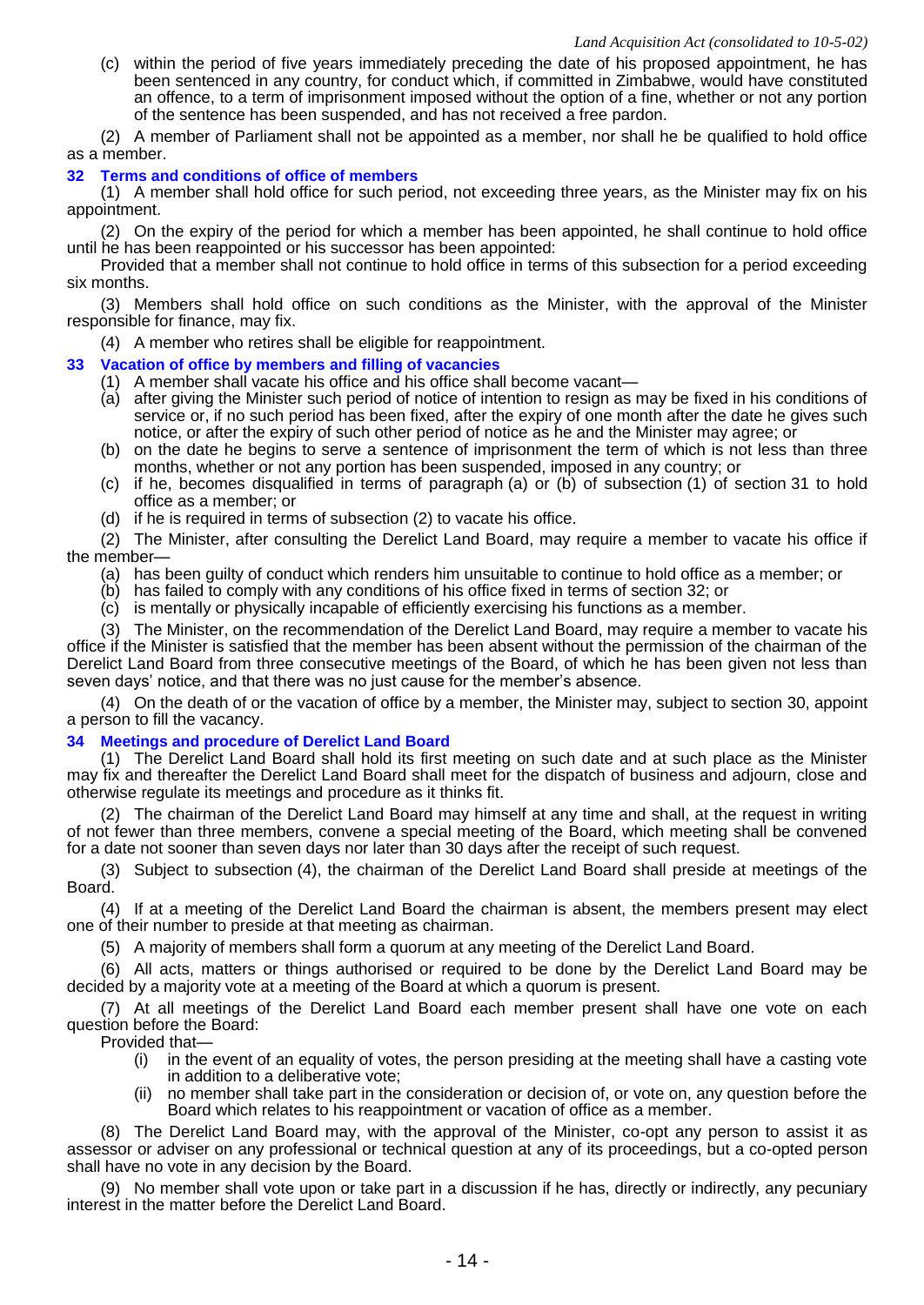(10) Any proposal circulated among all members and agreed to in writing by a majority of them shall be of the same effect as a resolution passed at a duly constituted meeting of the Derelict Land Board and shall be incorporated in the minutes of the next succeeding meeting of the Board:

Provided that, if a member requires that any such proposal be placed before the Board, this subsection shall not apply to the proposal.

(11) Except as otherwise provided in this Part, the procedure for the convening and conduct of meetings of the Derelict Land Board shall be as fixed from time to time by the Board.

#### **35 Minutes of proceedings of Derelict Land Board**

(1) The Derelict Land Board shall cause minutes of all proceedings of and decisions taken at all meetings of the Board to be entered in books kept for the purpose.

(2) Any minutes referred to in subsection (1) which purport to be signed by the chairman of the meeting to which the minutes relate or by the chairman of the next following meeting of the Derelict Land Board shall be accepted for all purposes as *prima facie* evidence of the proceedings of and decisions taken at the meeting concerned.

#### **36 Remuneration and allowances of members**

A member shall be paid—

- (a) such remuneration as the Minister, with the approval of the Minister responsible for finance, may fix for members generally; and
- (b) such allowances as the Minister, with the approval of the Minister responsible for finance, may fix to meet any reasonable expenses incurred by the member in connection with the business of the Derelict Land Board.

[*Section amended by s. 17 of Act 15/2000.*]

#### **37 Expenses of Derelict Land Board**

Any expenses incurred by the Derelict Land Board in carrying out its functions in terms of this Act shall be met, on the direction of the Minister, from moneys appropriated for the purpose by Act of Parliament.

#### **38 Validity of decisions and acts of Derelict Land Board**

No decision or act of the Derelict Land Board and no act done under the authority of the Board shall be invalid solely because, at the time the decision was taken or the act was done or authorised—

- (a) there were one or more vacancies in the membership of the Board; or
- (b) a disqualified person acted as a member of the Board;

if the duly appointed members who were present when the decision was taken or the act was done or authorised by the Board constituted a quorum in terms of subsection (5) of section 34.

#### **39 Powers of Derelict Land Board**

(1) The powers, rights and privileges of the Derelict Land Board and its members in the exercise of the Board's functions in terms of this Act shall be the same as those conferred upon a commissioner by the Commissions of Inquiry Act [*Chapter 10:07*], other than the power to order a person to be detained in custody, and sections 9 to 13 and 15 to 18 of that Act shall apply, *mutatis mutandis*, in relation to an inquiry or investigation conducted by the Board and to a person summoned to give evidence or giving evidence at the inquiry or investigation.

(2) If any person summoned to give evidence or to produce books, plans, accounts or other documents fails to appear before the Derelict Land Board or refuses to be examined on oath or to answer any question or to produce any such document, he shall be guilty of an offence and liable to a fine not exceeding \$1,000 or to imprisonment for a period not exceeding one year or to both such fine and such imprisonment.

#### **PART VII**

#### **PROVISIONS RELATING TO DERELICT LAND**

#### **40 Appointment of Chief Land Officer and other land officers**

(1) There shall be a Chief Land Officer and such other land officers as may be required, whose offices shall be public offices and form part of the Public Service.

(2) Any land officer, when performing the functions of the Chief Land Officer in terms of this Act, shall be subject to the direction of the Chief Land Officer.

(3) The Chief Land Officer and any land officer appointed in terms of subsection (1) may at all reasonable times enter upon any land to ascertain the nature and extent of occupation thereon and for other purposes reasonably connected with their functions in terms of this Act:

Provided that, before any entry is made in terms of this subsection, the owner or occupier of the land shall be given not less than 14 days' notice unless such notice is waived by such owner or occupier.

#### **41 Reports on derelict land**

(1) Where the Chief Land Officer has reason to believe that any land is derelict, he shall investigate the matter and, if satisfied that the land in question is derelict, shall submit a report to the Derelict Land Board accordingly.

(2) The Derelict Land Board shall consider any report submitted to it in terms of subsection (1) and, if it considers that there is substance in the report, shall hold an inquiry in terms of section 42 for the purpose of determining whether or not the land concerned should be declared derelict.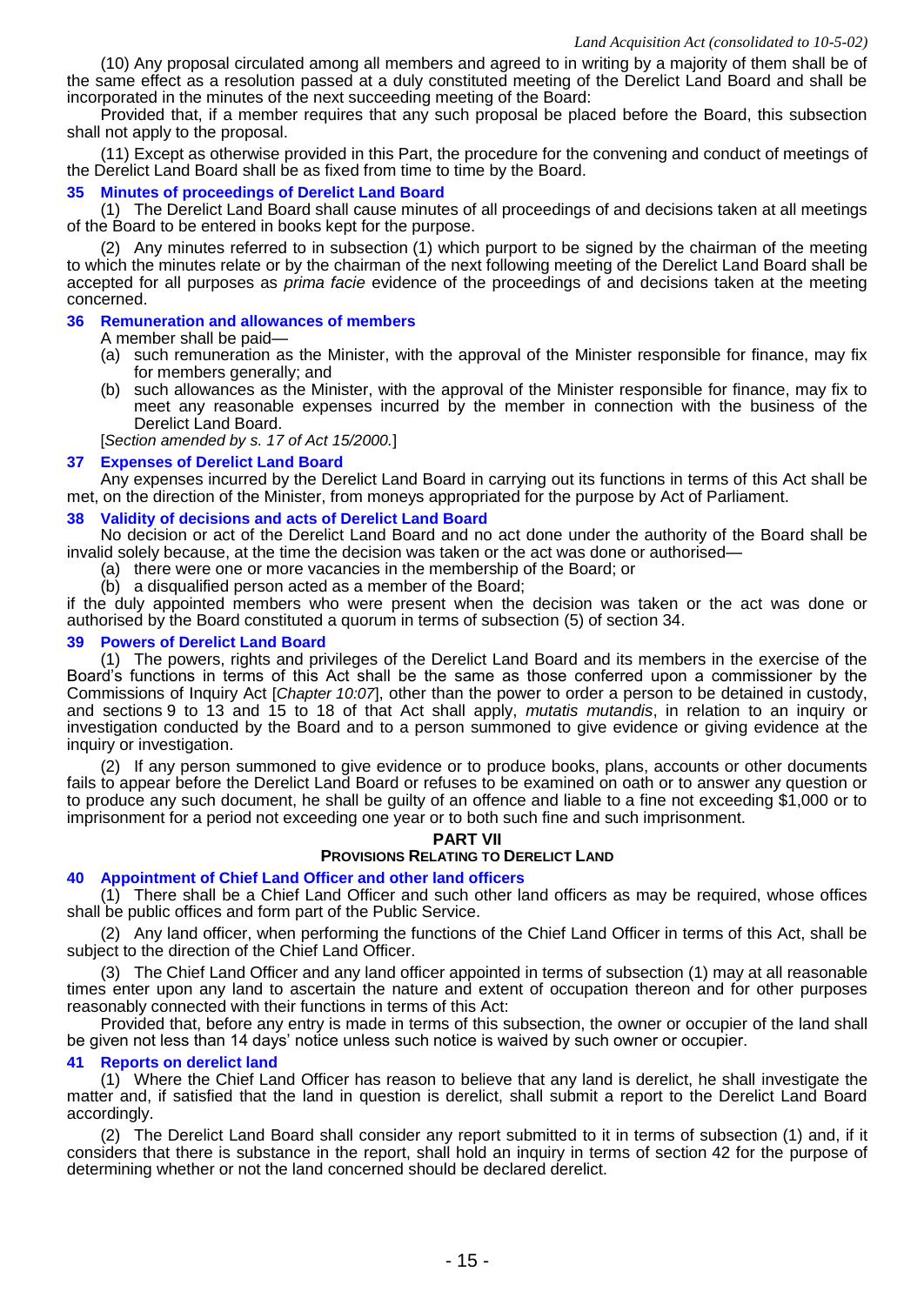# **42 Inquiry by Derelict Land Board and declaration of derelict land**

(1) If the Derelict Land Board decides to hold an inquiry for the purpose of determining whether any land which is the subject of a report by the Chief Land Officer should or should not be declared derelict, it shall give notice of such inquiry—

- (a) in writing to any person who appears to the Board to have any interest or right in the land and whose whereabouts are ascertainable after diligent inquiry; and
- (b) by publication—
	- (i) once in the *Gazette*; and
	- once a week for three consecutive weeks in a newspaper circulating in the area where the land concerned is situated.
- (2) A notice given in terms of subsection (1) shall—
- (a) specify the place of the inquiry and the date thereof, which date shall not be less than 30 days from the date of the last publication required to be made in a newspaper in terms of subparagraph (ii) of paragraph (b) of subsection (1); and
- (b) call upon any person having an interest or right in the land to show cause at the inquiry why the land concerned should not be declared derelict.

(3) On the day fixed by the Derelict Land Board for the purposes of subsection (2), the Board shall consider the matter and, after hearing evidence from the Chief Land Officer and any land officer and from any person who makes representations, the Derelict Land Board may, subject to subsection (4), determine the land in question to be derelict.

- (4) In determining whether or not any land is derelict, the Derelict Land Board shall have regard to—
- (a) whether the land is or has been occupied; and
- (b) whether the land is being worked or cultivated; and
- (c) whether the owner can be found; and
- (d) the control which the owner has exercised over the land; and
- (e) the extent of compliance with any law regarding the payment of rates, levies or taxes in respect of the land; and
- (f) any other matter which the Board may consider appropriate.

(5) Where the Derelict Land Board has determined that any land is derelict, the Board shall declare it to be such and shall publish notice of its declaration in the *Gazette*.

(6) Any person who is aggrieved by any notice published in terms of subsection (5) may, within three months of the date of publication of the notice or such longer period as the Administrative Court may for good cause allow, appeal to the Administrative Court.

(7) The Administrative Court may, on an appeal in terms of subsection (6), confirm, vary or set aside the decision appealed against or give such decision as the case may require, and may in respect of any appeal—

- (a) receive such evidence and order the production of such documents as it considers necessary;
- (b) remit the matter to the Derelict Land Board for reconsideration, with such instructions as regards the taking of further evidence or otherwise as the Administrative Court thinks fit;
- (c) take any other course which it considers will lead to the just, speedy and inexpensive settlement of the matter.

(8) Where an appeal in terms of subsection (6) is dismissed or where there is no appeal after the expiry of the period of three months referred to in that subsection, the President may, by order describing the nature and extent of the land affected, acquire the land.

#### **43 Eviction of persons and registration of land**

Sections 9 and 10 shall apply, *mutatis mutandis*, in relation to the eviction of persons from any land acquired by the President in terms of this Part and to the registration of such land.

#### **44 Compensation not to be paid for derelict land**

No compensation shall be paid in respect of any land declared to be derelict and acquired in terms of this Part.

# **PART VIII**

# **SPECIAL PROVISIONS RELATING TO ADMINISTRATIVE COURT**

# **45 Composition of Administrative Court for purposes of this Act**

- (1) The Administrative Court—
- (a) shall consist of a President sitting alone for the purpose of hearing an application in terms of subsection (1) of section 7 for an order authorising or confirming an acquisition of agricultural land required for resettlement purposes;
- (b) shall, subject to paragraph (c), consist of a President and two assessors appointed by the President of the Administrative Court from the list of persons referred to in subsection (2) for the purpose of hearing any matter other than a matter referred to in paragraph (a);
- (c) may consist of a President sitting alone for the purpose of hearing any matter referred to in paragraph (b) which is unopposed or during any pre-trial proceedings.

#### [*Subsection substituted by s. 18 of Act 15/2000.*]

(2) The Presidents of the Administrative Court shall, with the approval of the Chief Justice and the Minister, draw up a list of names of not fewer than 10 persons who have ability and experience in administration, agriculture or commerce or have professional qualifications and who are otherwise suitable for appointment as assessors, but who are not members of the Public Service.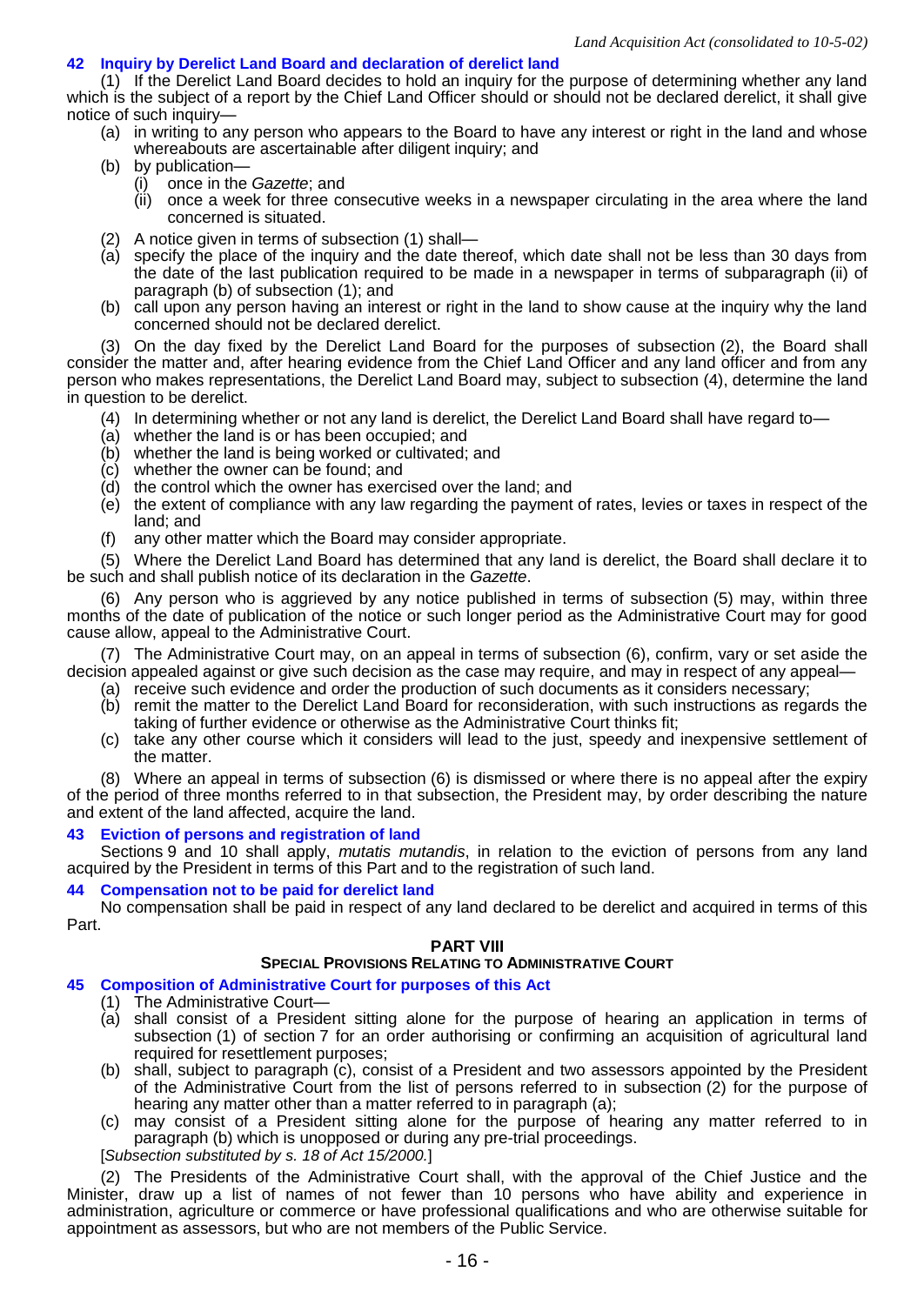# **46 Costs**

(1) In determining any question before it, the Administrative Court may make such order as to costs as it may deem just.

(2) The costs in connection with any proceedings before the Administrative Court shall be payable in accordance with the scale of costs for the time being in use in the court of a magistrate in civil cases or such other scale of costs as the Minister responsible for the administration of justice, after consultation with the Presidents of the Administrative Court, may provide by notice in the *Gazette*:

Provided that if the Administrative Court is satisfied that the grounds for opposing an application in terms of subsection (1) of section 7 are frivolous or vexatious, or that any claim for compensation submitted by any person in terms of this Act is unreasonable, it may award costs against the person concerned in accordance with the scale of costs for the time being in use in the High Court.

(3) Any costs awarded by the Administrative Court shall be taxed by the Registrar in terms of subsection (2) and the taxation of such costs shall be subject to appeal to the President of the Administrative Court.

(4) Where the Administrative Court orders any claimant to pay the whole or part of the costs of the acquiring authority, the acquiring authority may deduct the amount so payable by that claimant from the amount of compensation payable to him.

[*Section substituted by s. 6 of Act 14/2001.*]

#### **PART IX GENERAL**

# **47 Regulations**

(1) The Minister may by regulation provide for all matters which by this Act are required or permitted to be prescribed or which, in his opinion, are necessary or convenient to be prescribed for carrying out or giving effect to the provisions of this Act.

- (2) Regulations made in terms of subsection (1) may provide for—
- (a) the prohibition of the sale of rural land unless it has been offered for sale to the Minister or to such other person or authority as may be specified in the regulations;
- (b) notification to the Minister or to such other person or authority as may be specified in the regulations, before control over any company or body corporate that owns rural land is transferred from one person to another, whether through a sale or transfer of shares or otherwise.

[*Subsection substituted by s. 19 of Act 15/2000.*]

#### **48 Designated valuation officers**

(1) The Minister may designate as a valuation officer any person who, in the Minister's opinion, is qualified to carry out valuations and to exercise the other functions of a designated valuation officer in terms of this Act:

Provided that the Minister shall not designate a person who is not a member of the Public Service unless that person has consented to the designation.

[*Subsection substituted by s. 20 of Act 15/2000.*]

(2) The Minister shall provide every designated valuation officer with a certificate indicating his appointment and the designated valuation officer shall produce such certificate to any interested person on demand.

# **49 References to Compensation Court in other enactments and documents**

Any reference in any other enactment or deed of title, memorandum, agreement or other document to the Compensation Court shall be construed as a reference to the Administrative Court as constituted in terms of Part VIII exercising, subject to any other enactment, its jurisdiction and powers in terms of this Act.

#### **50 Amendment of Schedule**

(1) The Minister may, by statutory instrument, from time to time amend the Schedule by adding any principle thereto or by altering or deleting any principle prescribed therein.

(2) An amendment made to the Schedule in terms of subsection (1) shall not affect the compensation payable for the acquisition of any agricultural land required for resettlement purposes, where the preliminary notice relating to the acquisition was published before the date of commencement of the statutory instrument effecting the amendment.

[*Subsection amended by s. 23 of Act 15/2000.*]

# **SCHEDULE** *(Sections 29C and 50 )(4)*

[*Schedule substituted by s. 21 of Act 15/2000.*]

#### **PART I**

#### **PRINCIPLES REGARDING ASSESSMENT OF COMPENSATION FOR IMPROVEMENTS ON OR TO AGRICULTURAL LAND REQUIRED FOR RESETTLEMENT PURPOSES**

- 1. In assessing compensation generally—
	- (a) the age, nature and condition of the improvements on or to the land shall be taken into account;
	- (b) regard shall be paid to any contribution made by the State towards the improvements concerned.
- 2. In valuing buildings, the quality of their construction shall be assessed according to standards set by the Ministry responsible for housing standards for the types of building concerned. The age and condition of the buildings shall also be taken into account.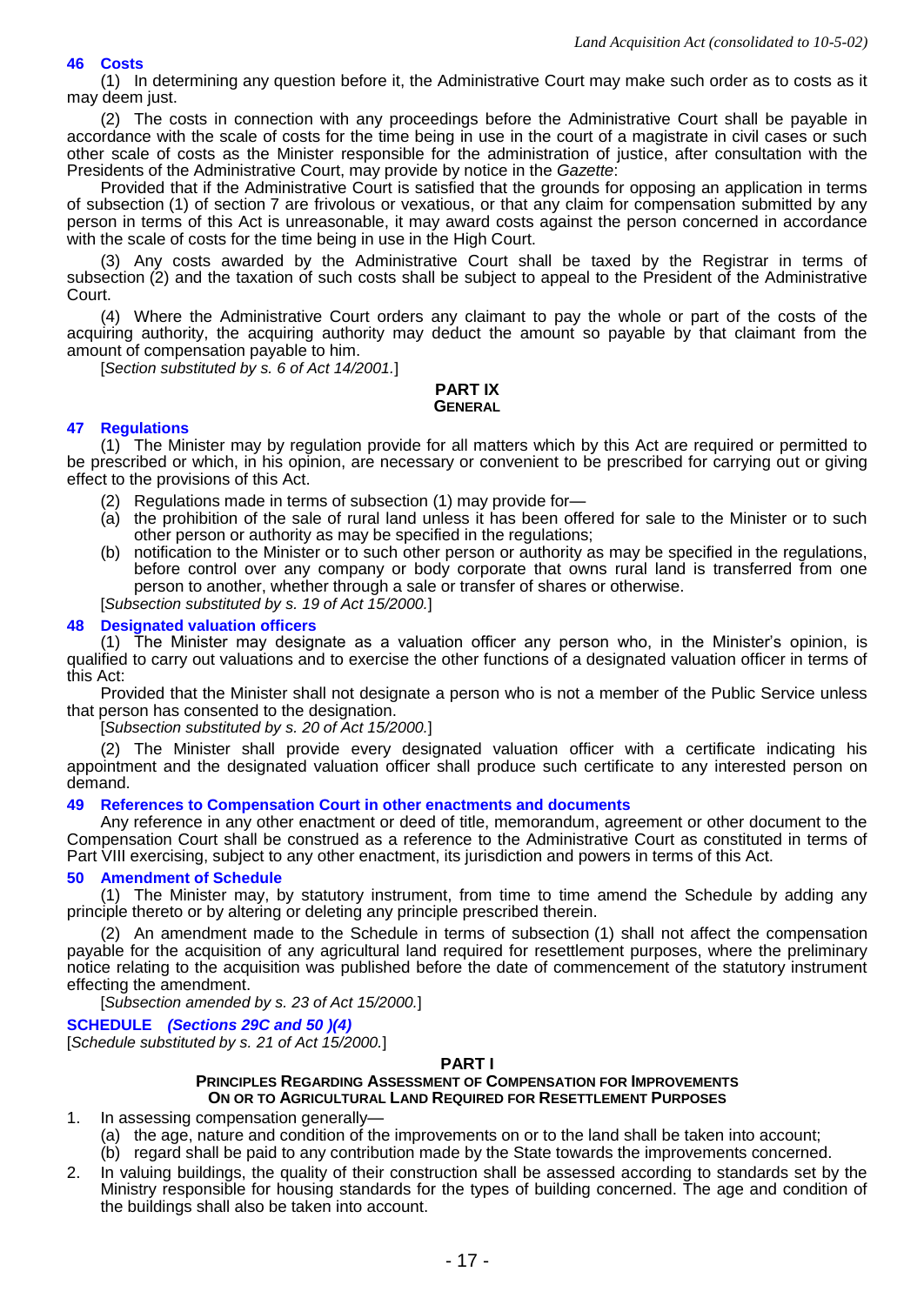- 3. In relation to grazing veld, compensation shall be payable for dams, dips, spray-races, fencing and other improvements enhancing its value for grazing purposes.
- 4. In relation to irrigated land, compensation shall be payable for dams, boreholes, canals, irrigation equipment embedded in the ground and other improvements enhancing its value for irrigation purposes.
- 5. In valuing perennial or plantation crops such as coffee, tea, fruit, timber and sugar-cane, regard shall be paid to the potential yield of such crops and their marketability, but only where the crops are maintained in a satisfactory condition and are well pruned, fertilised and sprayed.
- 6. In valuing tobacco curing facilities, the following principles shall be applied—
	- (a) tobacco curing facilities such as tunnels, chongololos and Dawson systems shall be valued at a rate comparable to the values given to conventional tobacco barns of equivalent output;
	- (b) bulk curers which are movable property shall not be acquired by the acquiring authority except by special agreement with the owner of the land.
- 7. In valuing fencing—
	- (a) lower values shall be placed on fences that are not erected to standards prescribed in terms of the Fencing Act [*Chapter 20:06*] or with pressure-treated poles;
	- (b) for boundary fences, only half the values shall be paid.
- 8. In relation to electrical installations, the costs of installing any mains electricity supply and connection points on the land shall be taken into account.
- 9. In addition to the improvements specifically mentioned in paragraphs 2 to 8, compensation shall be payable for any other improvements on or to the land which enhance its value for agricultural purposes, and, with the agreement of the owner, for movables used in connection with that land for agricultural purposes, including irrigation equipment not embedded in the ground, tractors, ploughs, disc harrows, tailers, combine harvesters, pumps not permanently attached to the land, sprinklers, risers and movable storage facilities.

[*Item substituted by s. 5 of Act 6/2002.*]

# **PART II**

# **PRINCIPLES REGARDING ASSESSMENT OF COMPENSATION FOR AGRICULTURAL LAND REQUIRED FOR RESETTLEMENT PURPOSES**

- 1. In general, compensation shall be assessed taking the piece of land concerned as a whole, consideration being given to—
	- (a) its size; and
	- (b) the age, nature and condition of the buildings and improvements on it; and
	- (c) the agricultural and other activities that are or can be carried out on it.
- 2. In valuing buildings, the quality of their construction shall be assessed according to standards set by the Ministry responsible for housing standards for the types of building concerned. The age and condition of the buildings shall also be taken into account.
- 3. In valuing land, the following factors shall be taken into account—
	- (a) the soil types to be found on the land; and
	- (b) the extent of cultivation carried out on it; and
	- (c) the use to which non-arable parts of the land are being or may be put.
- 4. For the classification of soil types, Agritex soil classification maps shall be used, and these soil types shall be linked to the natural regions as shown on the appropriate maps which are available for inspection at the offices of the Ministry responsible for lands.
- 5. In valuing cleared virgin land, consideration shall be given to the costs of clearing the land.
- 6. Grazing veld shall be valued according to its carrying capacity for livestock; the highest values may be given only to fully equipped pastures with good water supplies, dips and well-fenced paddocks.
- 7. The same amounts shall be payable for improved pastures as for grazing veld of the same carrying capacity.
- 8. Land may not be classified as irrigable for the purpose of valuation unless—
	- (a) it is capable of being placed under full year-round irrigation; and
	- (b) where it can be irrigated only in terms of rights granted under the Water Act [*Chapter 20:24*], such rights have, in fact, been granted.
- 9. In valuing land on which there are perennial or plantation crops such as coffee, tea, fruit, timber and sugar-cane, regard shall be paid to the potential yield of such crops and their marketability, but only where the crops are maintained in a satisfactory condition and are well pruned, fertilised and sprayed.
- 10. In valuing tobacco curing facilities, the following principles shall be applied—
	- (a) tobacco curing facilities such as tunnels, chongololos and Dawson systems shall be valued at a rate comparable to the values given to conventional tobacco barns of equivalent output;
		- (b) bulk curers which are movable property shall not be acquired by the acquiring authority except by special agreement with the owner of the land.
- 11. In valuing dip-tanks and spray-races, additional compensation may be paid where the handling facilities are good.
- 12. In valuing fencing—
	- (a) lower values shall be placed on fences that are not erected to standards prescribed in terms of the Fencing Act [*Chapter 20:06*] or with pressure-treated poles
	- (b) for boundary fences, only half the values shall be paid.